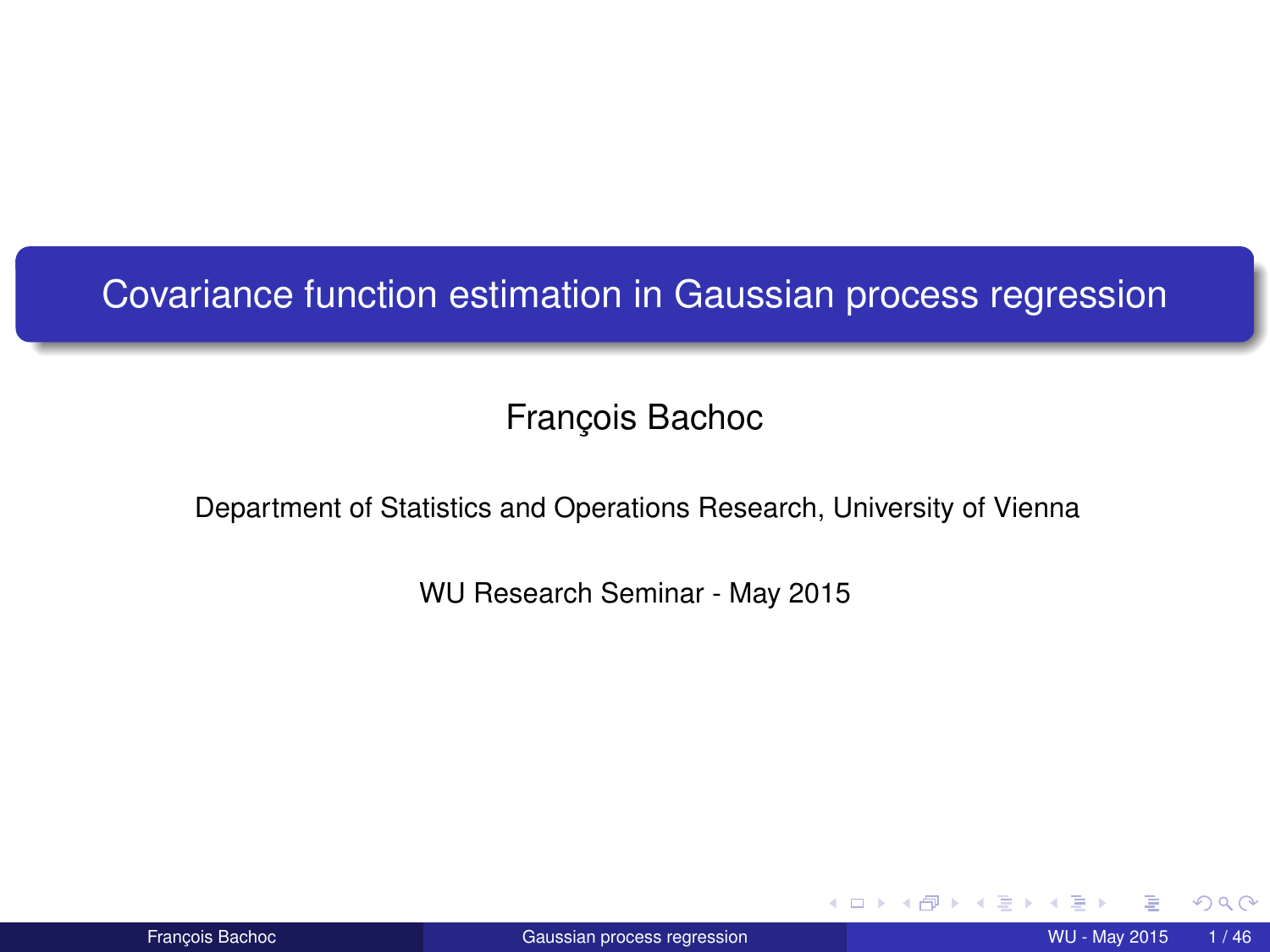

2 [Maximum Likelihood and Cross Validation for covariance function estimation](#page-10-0)



<sup>4</sup> [Finite-sample and asymptotic analysis of the misspecified case](#page-23-0)

4 0 8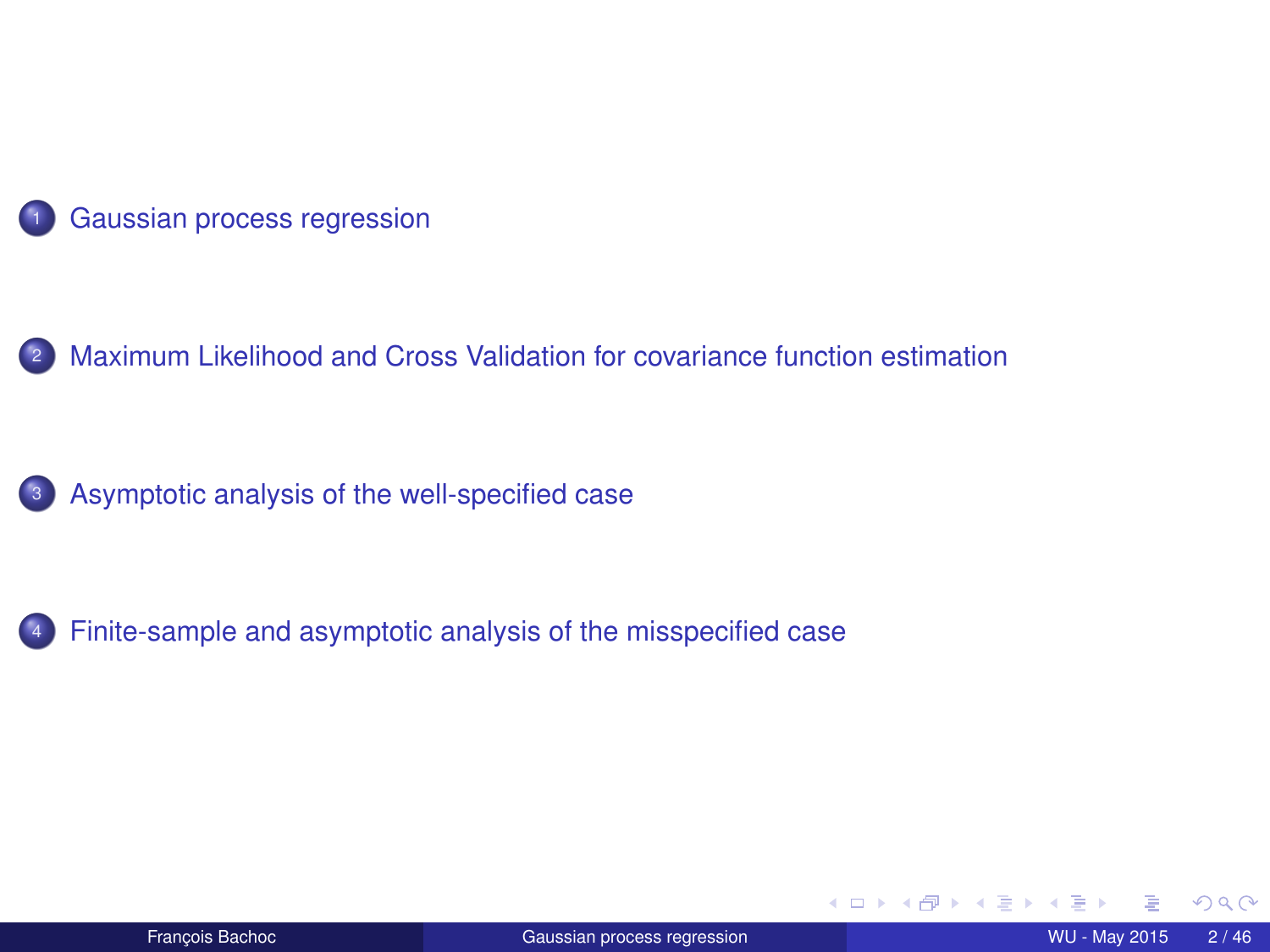### <span id="page-2-0"></span>Gaussian process regression (Kriging model)

Study of a **single realization** of a Gaussian process  $Y(x)$  on a domain  $\mathcal{X} \subset \mathbb{R}^d$ 



#### **Goal**

Predicting the continuous realization function, from a finite number of **observation points**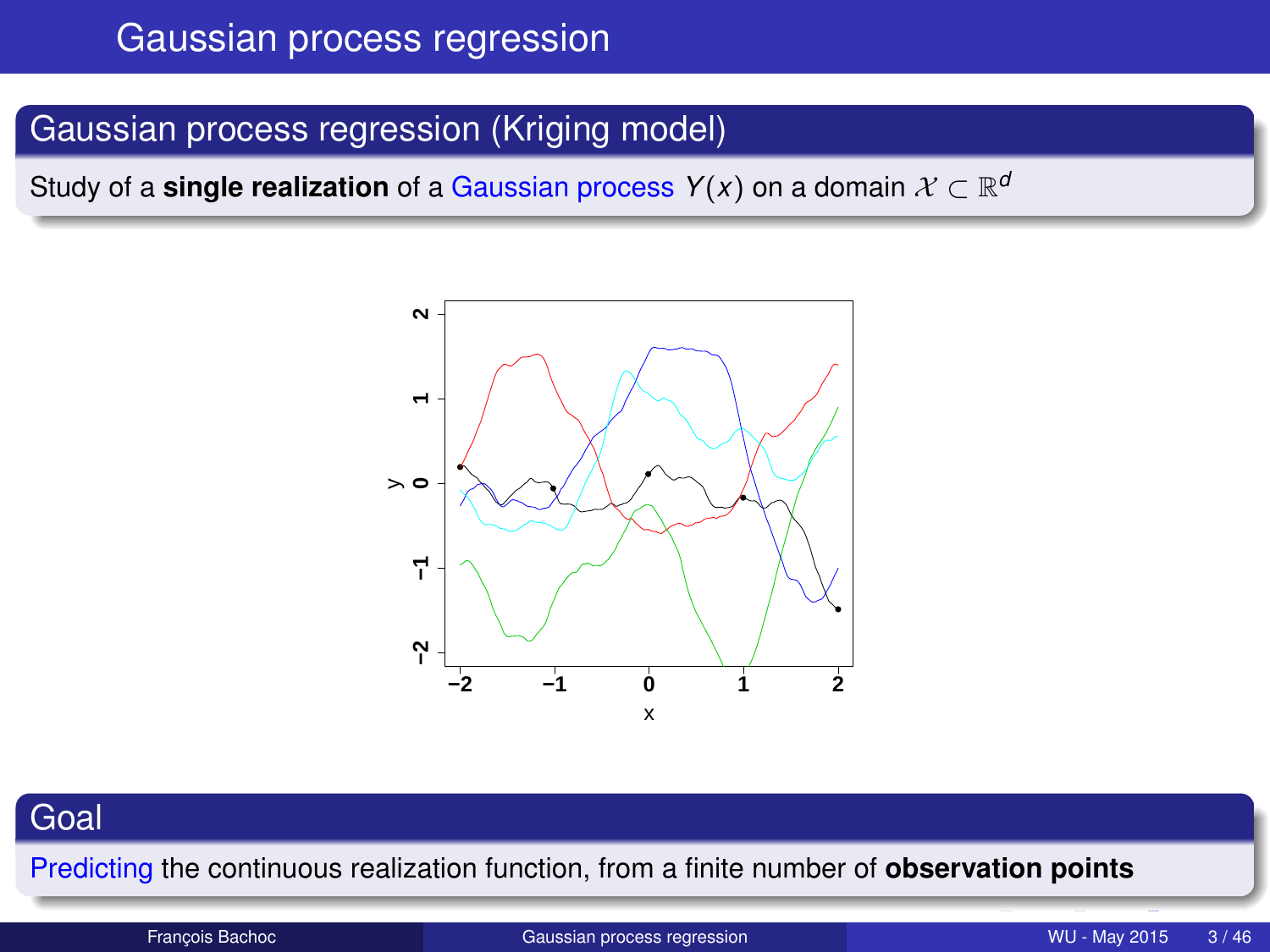#### The Gaussian process

- We consider that the Gaussian process is centered, ∀*x*, E(*Y*(*x*)) = 0
- The Gaussian process is hence characterized by its covariance function

#### The covariance function

• The function  $K_1 : \mathcal{X}^2 \to \mathbb{R}$ , defined by  $K_1(x_1, x_2) = \text{cov}(Y(x_1), Y(x_2))$ 

In most classical cases :

- $\bullet$  Stationarity : *K*<sub>1</sub>(*x*<sub>1</sub>, *x*<sub>2</sub>) = *K*<sub>1</sub>(*x*<sub>1</sub> − *x*<sub>2</sub>)
- $\circ$  Continuity :  $K_1(x)$  is continuous  $\Rightarrow$  Gaussian process realizations are continuous
- $\bullet$  Decrease :  $K_1(x)$  decreases with  $||x||$  and  $\lim_{||x|| \to +\infty} K_1(x) = 0$

 $QQ$ 

メモドメモド

◂**◻▸ ◂<del>╓</del>▸**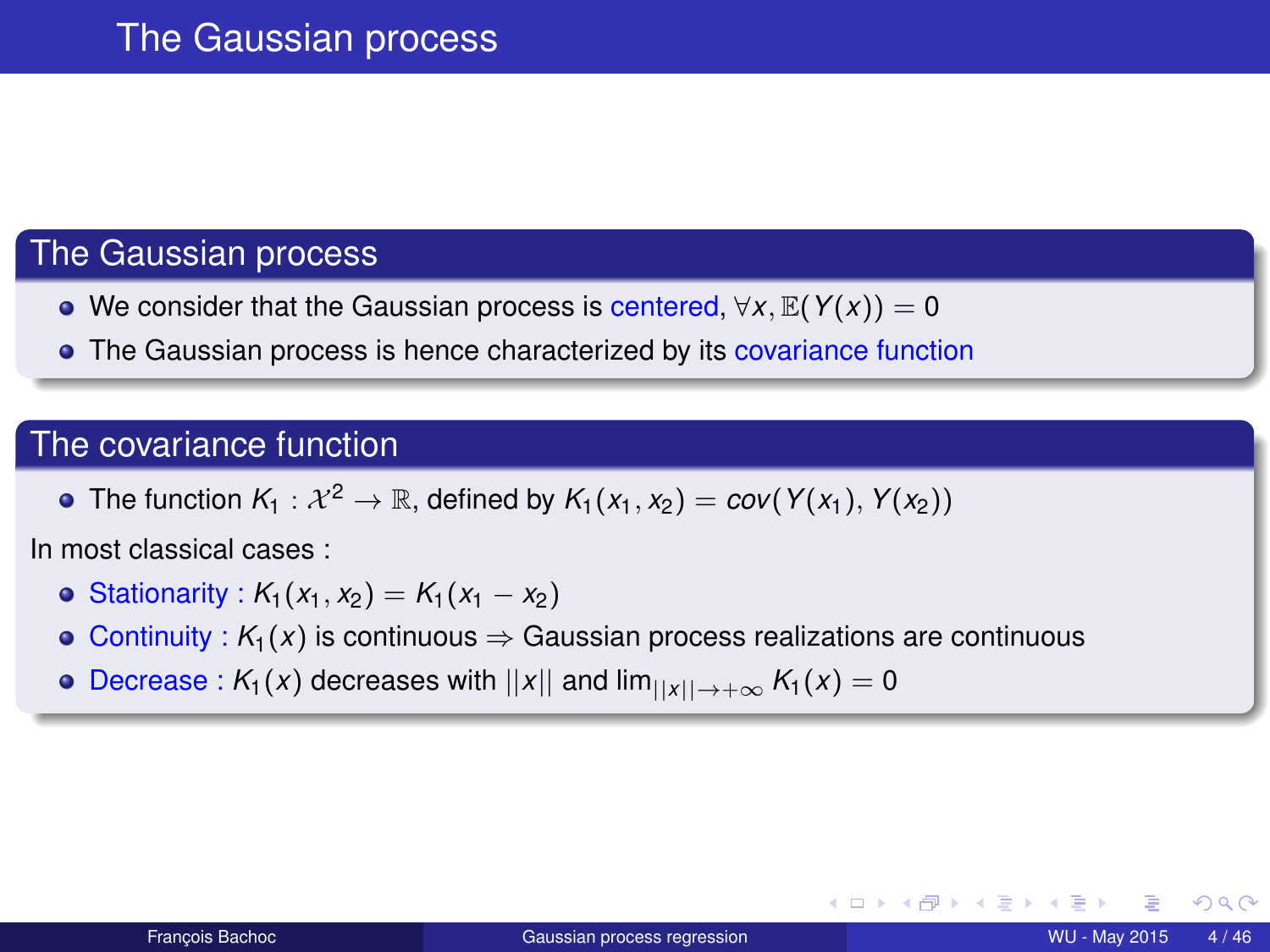# Example of the Matérn  $\frac{3}{2}$  covariance function on  $\mathbb R$

- The Matérn  $\frac{3}{2}$  covariance function, for a Gaussian process on  $\mathbb R$  is parameterized by
	- A variance parameter  $\sigma^2>0$
	- A correlation length parameter  $\ell > 0$

It is defined as

$$
K_{\sigma^2,\ell}(x_1,x_2)=\sigma^2\left(1+\sqrt{6}\frac{|x_1-x_2|}{\ell}\right)e^{-\sqrt{6}\frac{|x_1-x_2|}{\ell}}
$$



#### Interpretation

- Stationarity, continuity, decrease
- $\sigma^2$  corresponds to the order of magnitude of the functions that are realizations of the Gaussian process
- $\bullet$   $\ell$  corresponds to the speed of variation of the functions that are realizations of the Gaussian process
- $\Rightarrow$  Natural generalization on  $\mathbb{R}^d$

つへへ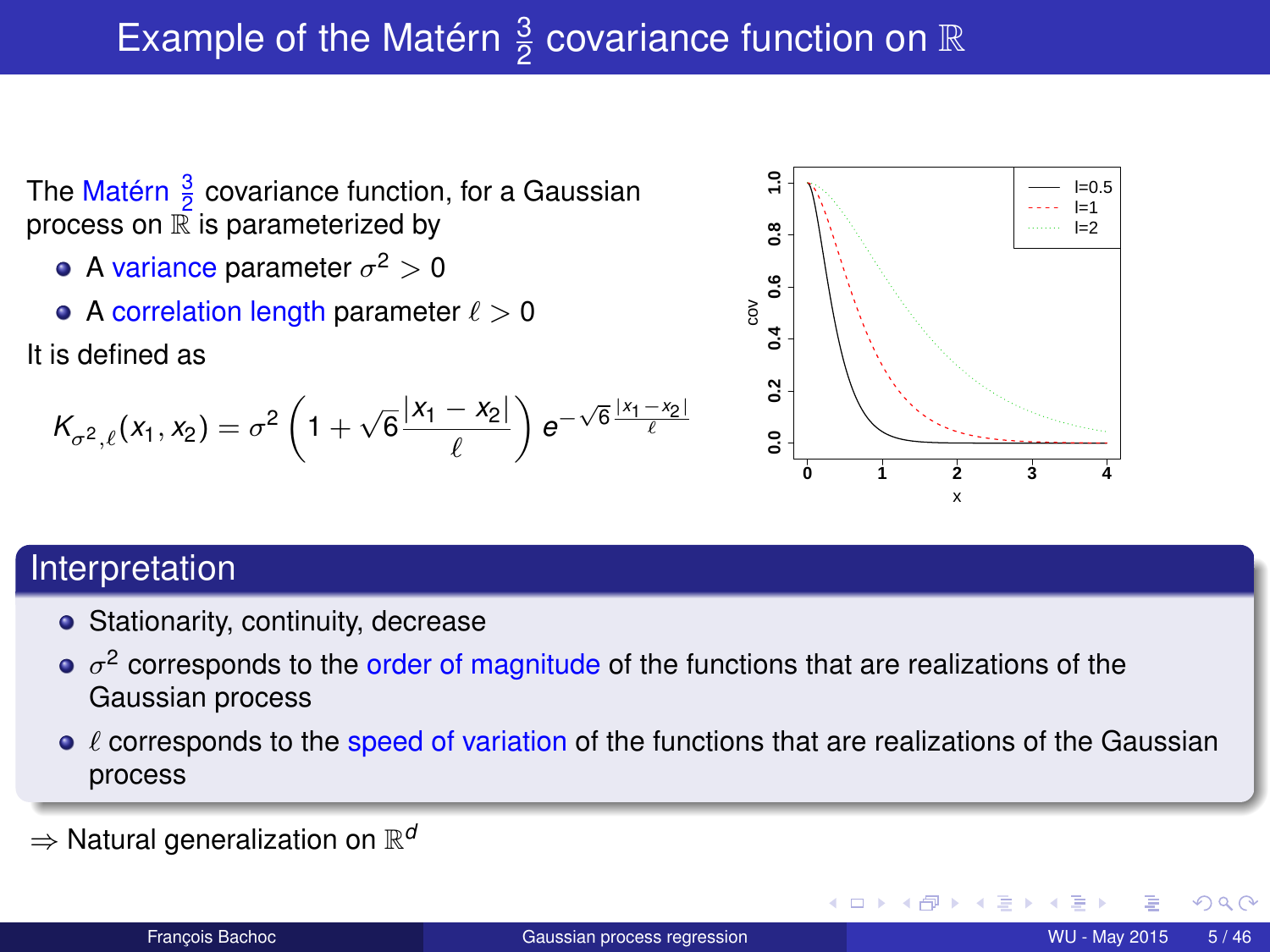#### Parameterization

Covariance function model  $\left\{ \sigma^2 {\mathcal K}_{\theta}, \sigma^2 \geq 0, \theta \in \Theta \right\}$  for the Gaussian process Y.

- $\sigma^2$  is the variance parameter
- $\theta$  is the multidimensional correlation parameter.  $K_{\theta}$  is a stationary correlation function

#### **Observations**

*Y* is observed at  $x_1, ..., x_n \in \mathcal{X}$ , yielding the Gaussian vector  $y = (Y(x_1), ..., Y(x_n))$ 

#### **Estimation**

Objective : build estimators  $\hat{\sigma}^2(y)$  and  $\hat{\theta}(y)$ 

∢ □ ▶ ∢ <sup>□</sup>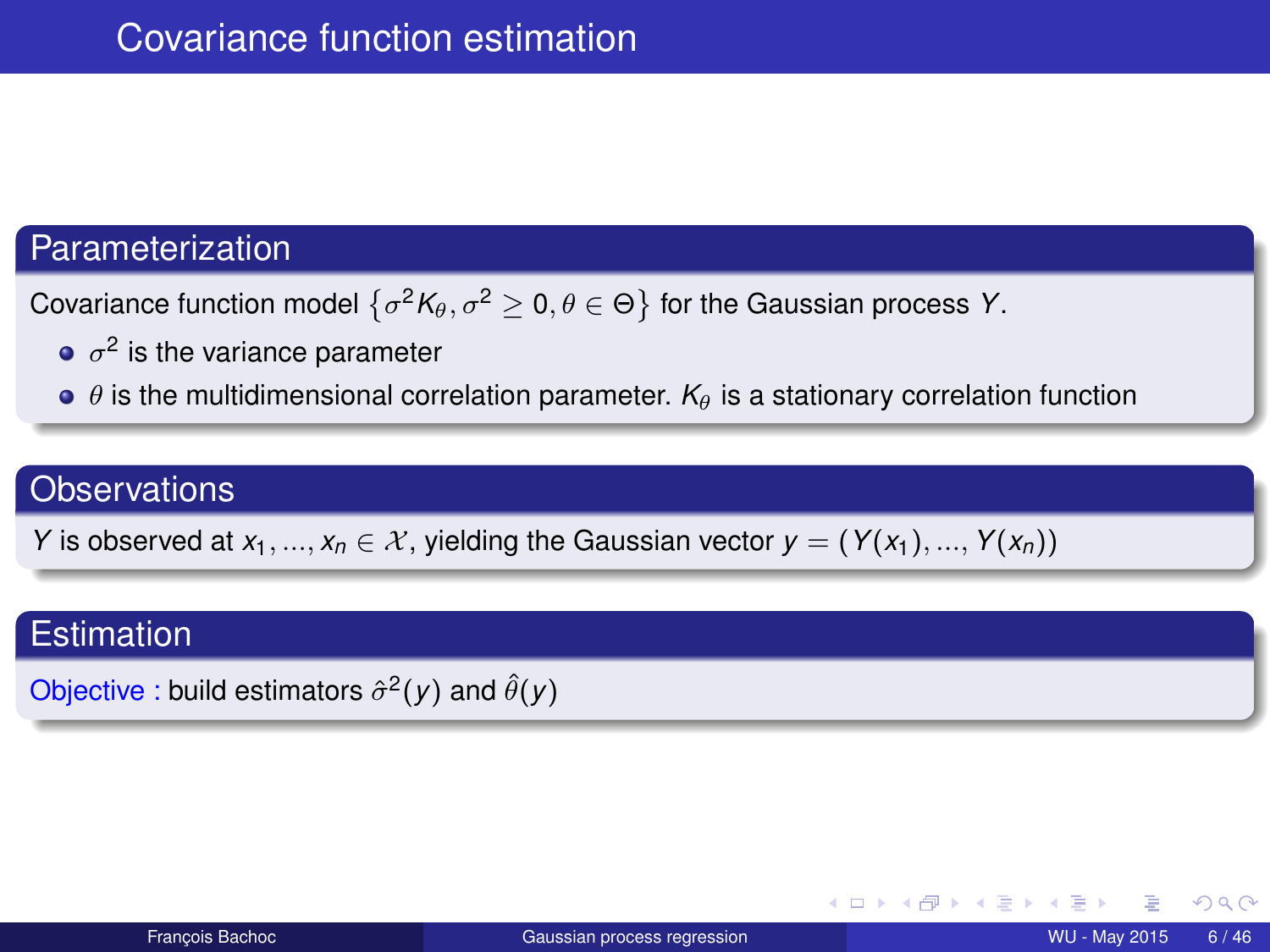# Prediction with estimated covariance function

Gaussian process *Y* observed at *x*1, ..., *x<sup>n</sup>* and predicted at *xnew*  $y = (Y(x_1), ..., Y(x_n))^t$ 

#### Once the covariance parameters have been estimated and fixed to  $\hat{\sigma}$  and  $\hat{\theta}$

- **R**<sub> $\hat{\theta}$ </sub> is the correlation matrix of *Y* at  $x_1, ..., x_n$  under correlation function  $K_{\hat{\theta}}$
- $r_{\hat{\theta}}$  is the correlation vector of *Y* between  $x_1,...,x_n$  and  $x_{new}$  under correlation function  $K_{\hat{\theta}}$

#### Prediction

The prediction is 
$$
\hat{Y}_{\hat{\theta}}(x_{new}) := \mathbb{E}_{\hat{\theta}}(Y(x_{new}) | Y(x_1), ..., Y(x_n)) = r_{\hat{\theta}}^t \mathbf{R}_{\hat{\theta}}^{-1} y
$$
.

#### Predictive variance

The predictive variance is

$$
var_{\hat{\sigma},\hat{\theta}}(Y(x_{new})|Y(x_1),...,Y(x_n)) = \mathbb{E}_{\hat{\sigma},\hat{\theta}}\left[(Y(x_{new}) - \hat{Y}_{\hat{\theta}}(x_{new}))^2\right] = \hat{\sigma}^2\left(1 - r_{\hat{\theta}}^1 \mathbf{R}_{\hat{\theta}}^{-1} r_{\hat{\theta}}\right).
$$

("Plug-in" approach)

∢ □ ▶ ∢ <sup>□</sup>

 $\Omega$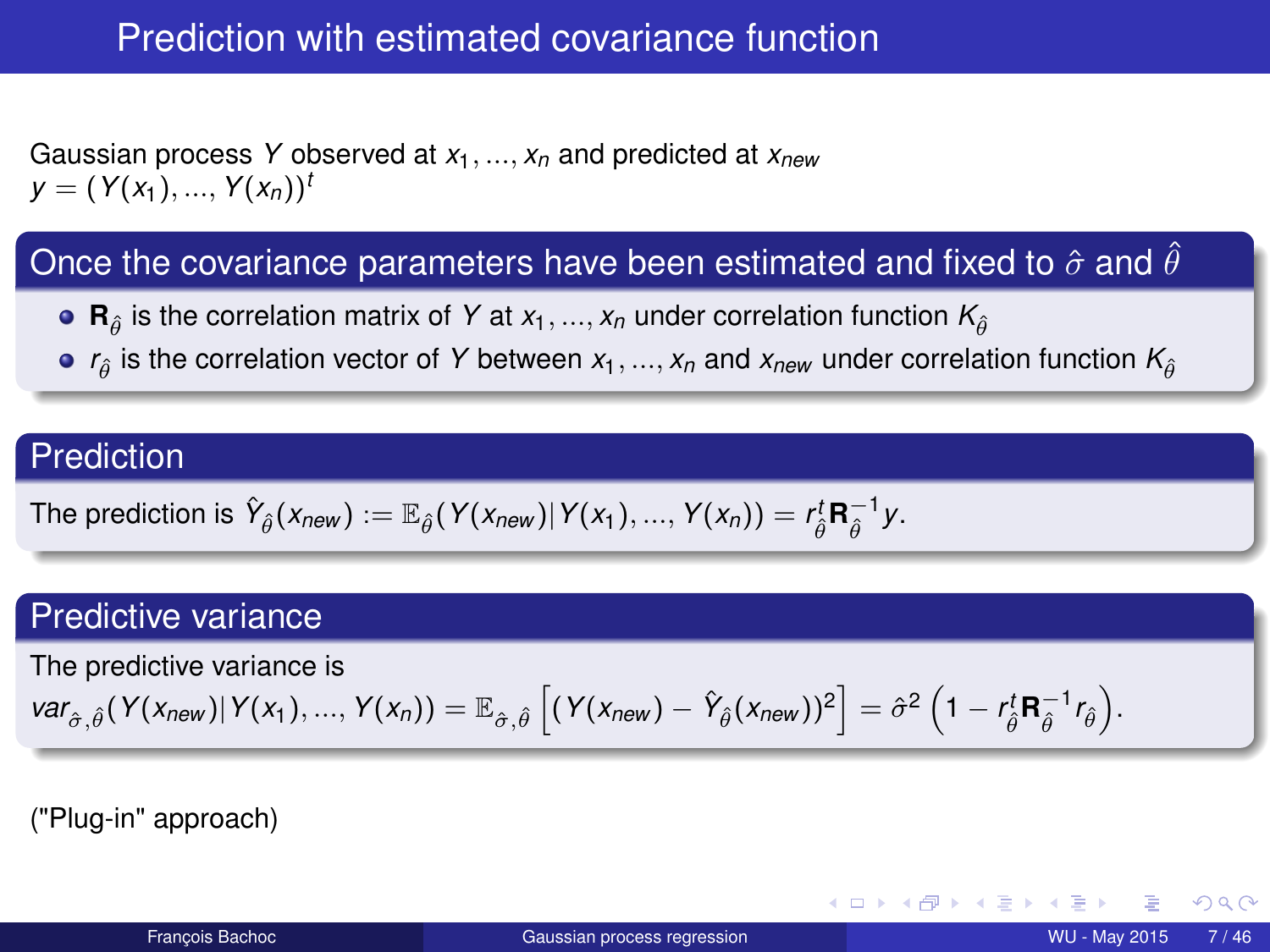### Illustration of prediction



 $299$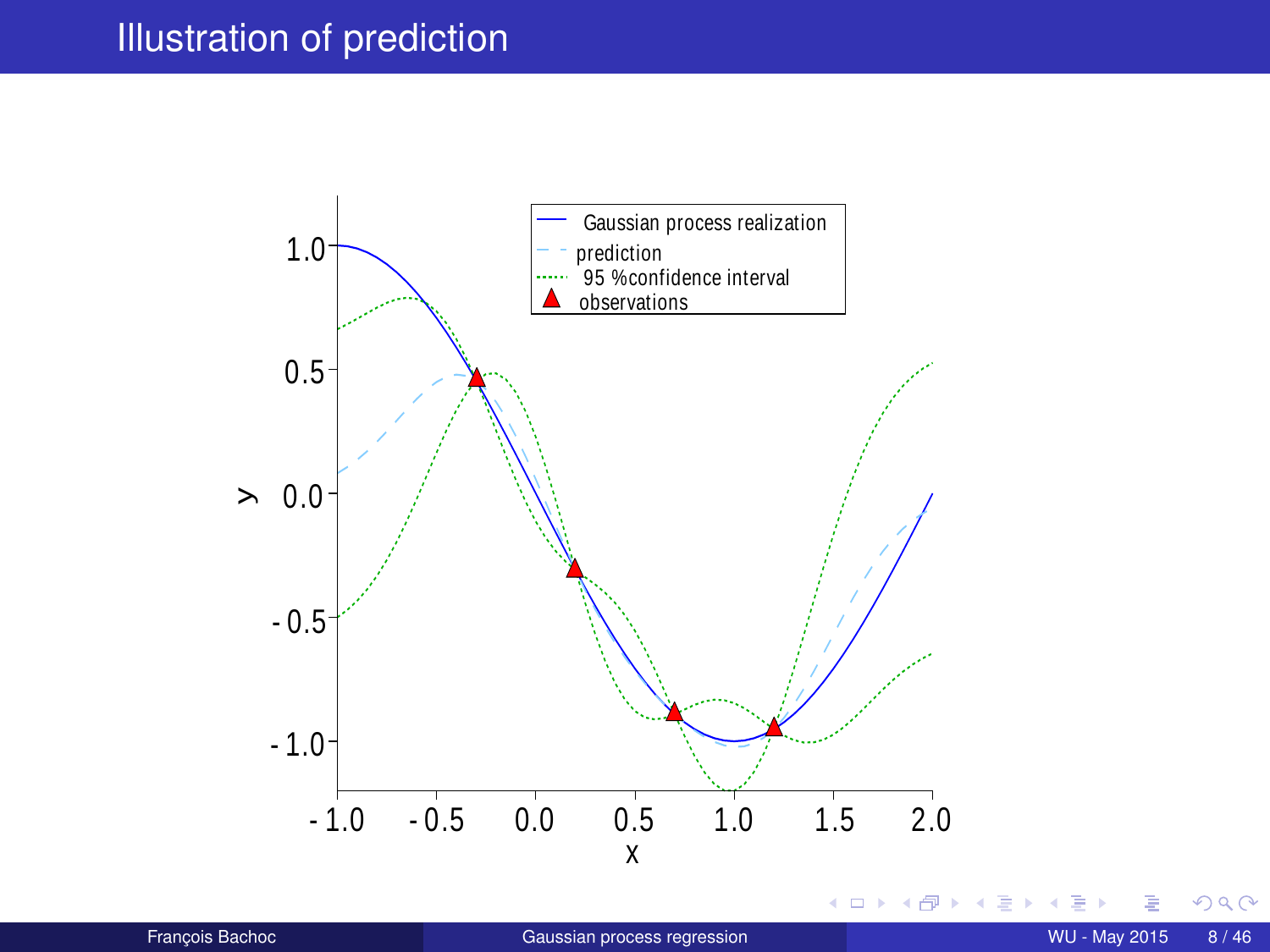### Computer model

A computer model, computing a given variable of interest, corresponds to a deterministic function  $\mathbb{R}^d \to \mathbb{R}$ . Evaluations of this function are time consuming

Examples : Simulation of a nuclear fuel pin, of thermal-hydraulic systems, of components of a car, of a plane...

#### Gaussian process model for computer experiments

Basic idea : representing the code function by a realization of a Gaussian process

• Bayesian framework on a fixed function

#### What we obtain

- Metamodel of the code : the Gaussian process prediction function approximates the code function, and its evaluation cost is negligible
- **Error indicator with the predictive variance**
- Full conditional Gaussian process ⇒ possible goal-oriented iterative strategies for optimization, failure domain estimation, small probability problems, code calibration...

 $QQ$ 

イロト イ母 トイヨ トイヨ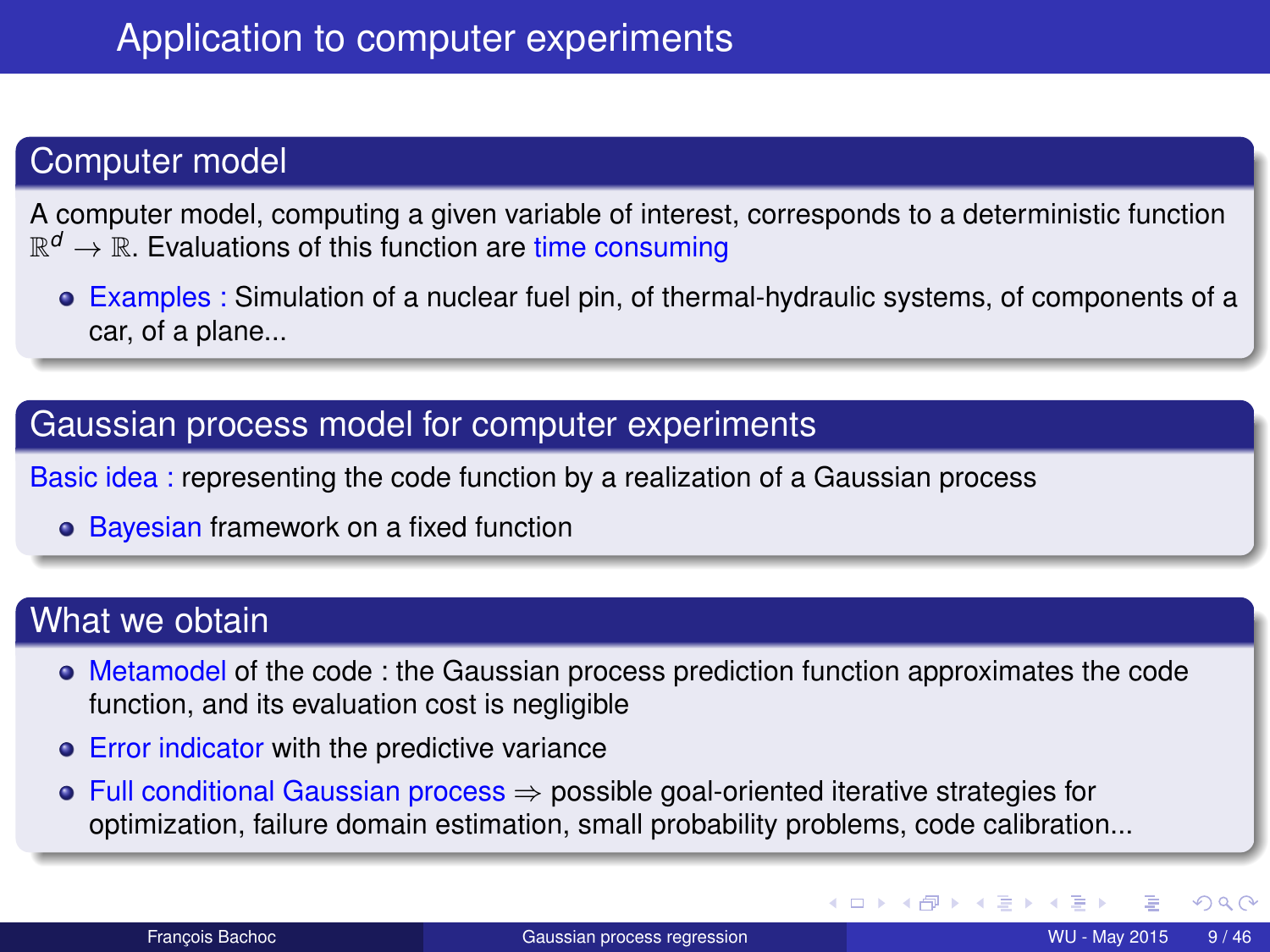Gaussian process regression :

- The covariance function characterizes the Gaussian process
- It is estimated first (main topic of the talk, cf below)
- Then we can compute prediction and predictive variances with explicit matrix vector formulas
- Widely used for computer experiments

Э×

 $QQQ$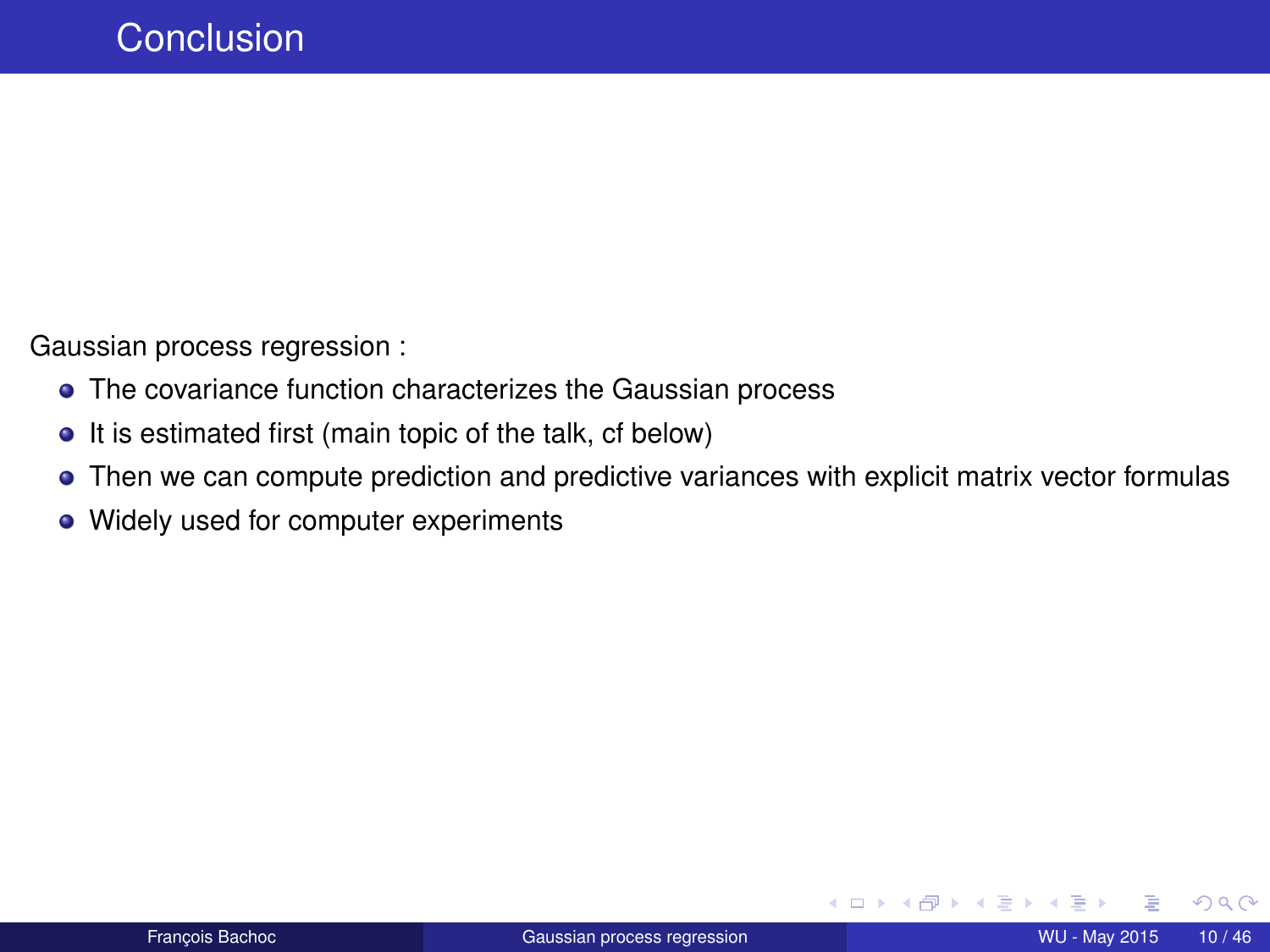<span id="page-10-0"></span>

#### 2 [Maximum Likelihood and Cross Validation for covariance function estimation](#page-10-0)

[Asymptotic analysis of the well-specified case](#page-14-0)

[Finite-sample and asymptotic analysis of the misspecified case](#page-23-0)

(ロ) ( d )

**B** K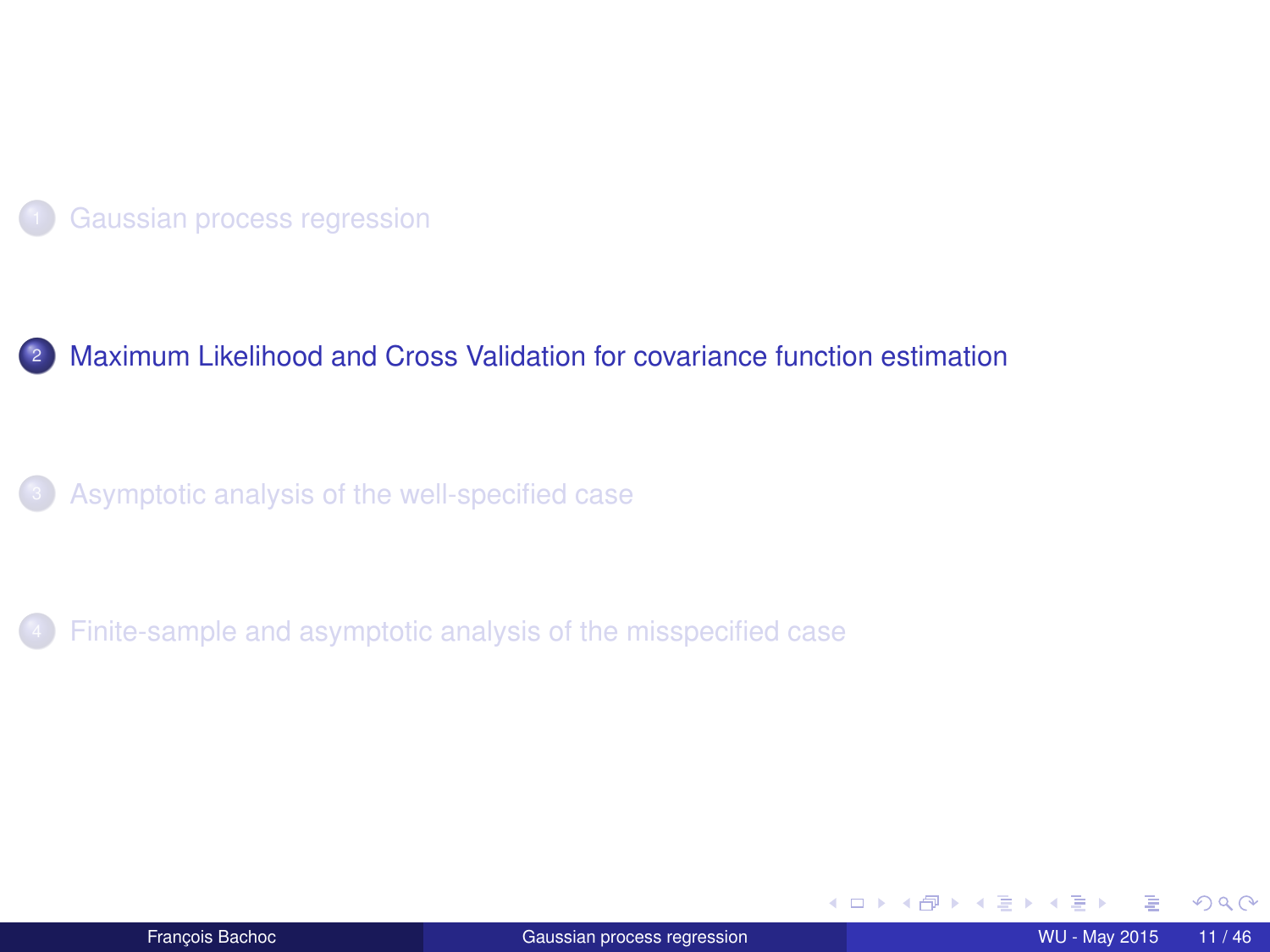Explicit Gaussian likelihood function for the observation vector *y*

### Maximum Likelihood

Define **R**<sub>θ</sub> as the correlation matrix of  $y = (Y(x_1), ..., Y(x_n))$  with correlation function  $K_\theta$  and  $\sigma^2=1$ 

The Maximum Likelihood estimator of  $(\sigma^2,\theta)$  is

$$
(\hat{\sigma}_{ML}^2, \hat{\theta}_{ML}) \in \operatornamewithlimits{argmin}_{\sigma^2 \geq 0, \theta \in \Theta} \frac{1}{n} \left( \ln \left( |\sigma^2 \mathbf{R}_\theta| \right) + \frac{1}{\sigma^2} y^t \mathbf{R}_\theta^{-1} y \right)
$$

- ⇒ Numerical optimization with *O*(*n* 3 ) criterion
- ⇒ Most standard estimation method

4 0 8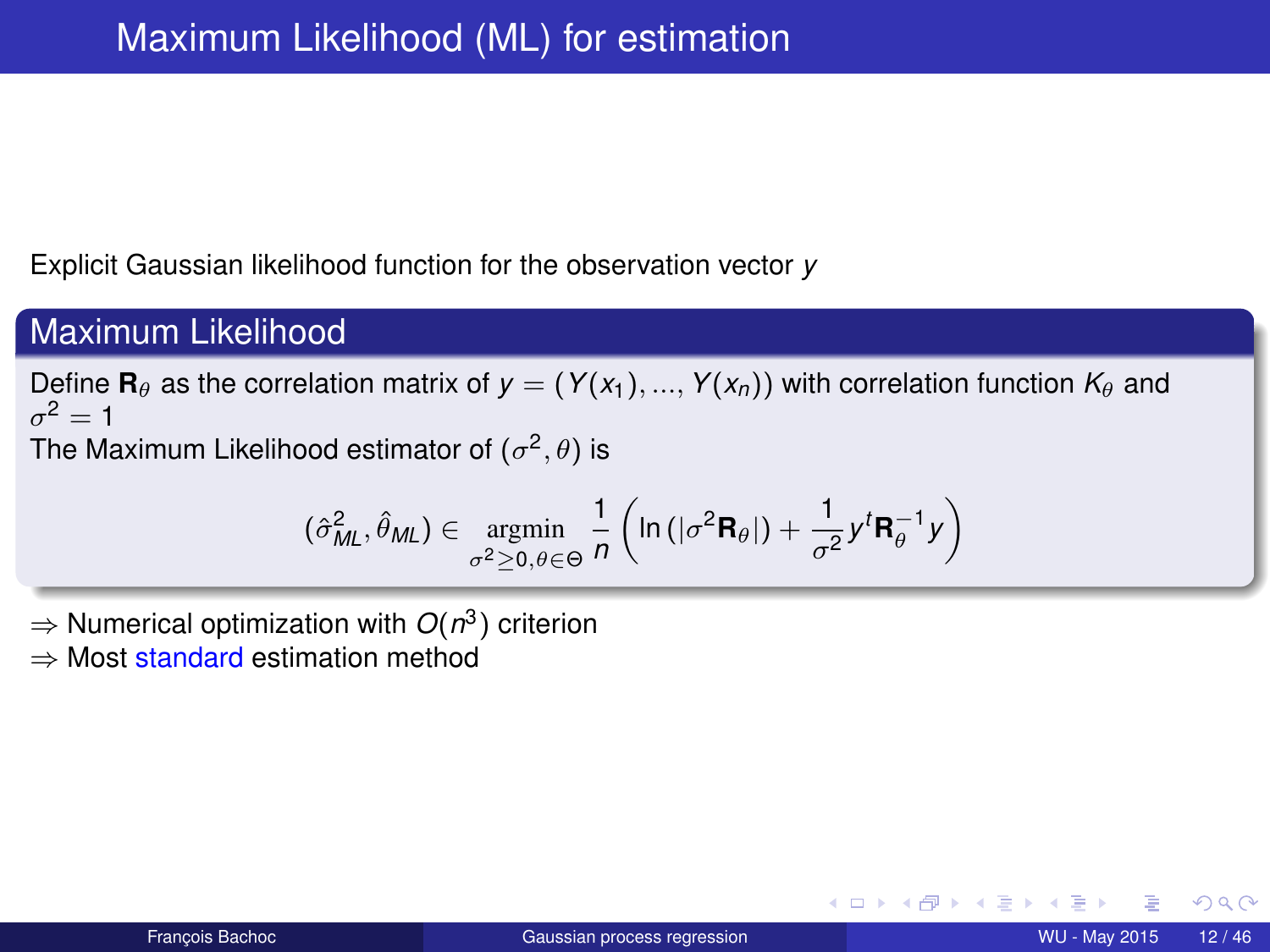\n- \n
$$
\hat{y}_{\theta,i,-i} = \mathbb{E}_{\theta}(Y(x_i)|y_1, \ldots, y_{i-1}, y_{i+1}, \ldots, y_n)
$$
\n
\n- \n $\sigma^2 c_{\theta,i,-i}^2 = \text{var}_{\sigma^2,\theta}(Y(x_i)|y_1, \ldots, y_{i-1}, y_{i+1}, \ldots, y_n)$ \n
\n

### Leave-One-Out criteria we study

$$
\hat{\theta}_{CV} \in \operatornamewithlimits{argmin}_{\theta \in \Theta} \sum_{i=1}^n (y_i - \hat{y}_{\theta, i, -i})^2
$$

and

$$
\frac{1}{n}\sum_{i=1}^{n}\frac{(y_i - \hat{y}_{\hat{\theta}_{CV},i,-i})^2}{\hat{\sigma}_{CV}^2c_{\hat{\theta}_{CV},i,-i}^2} = 1 \Leftrightarrow \hat{\sigma}_{CV}^2 = \frac{1}{n}\sum_{i=1}^{n}\frac{(y_i - \hat{y}_{\hat{\theta}_{CV},i,-i})^2}{c_{\hat{\theta}_{CV},i,-i}^2}
$$

 $\implies$  **Alternative method used by some authors** 

← ロ ▶ → 伊

**B**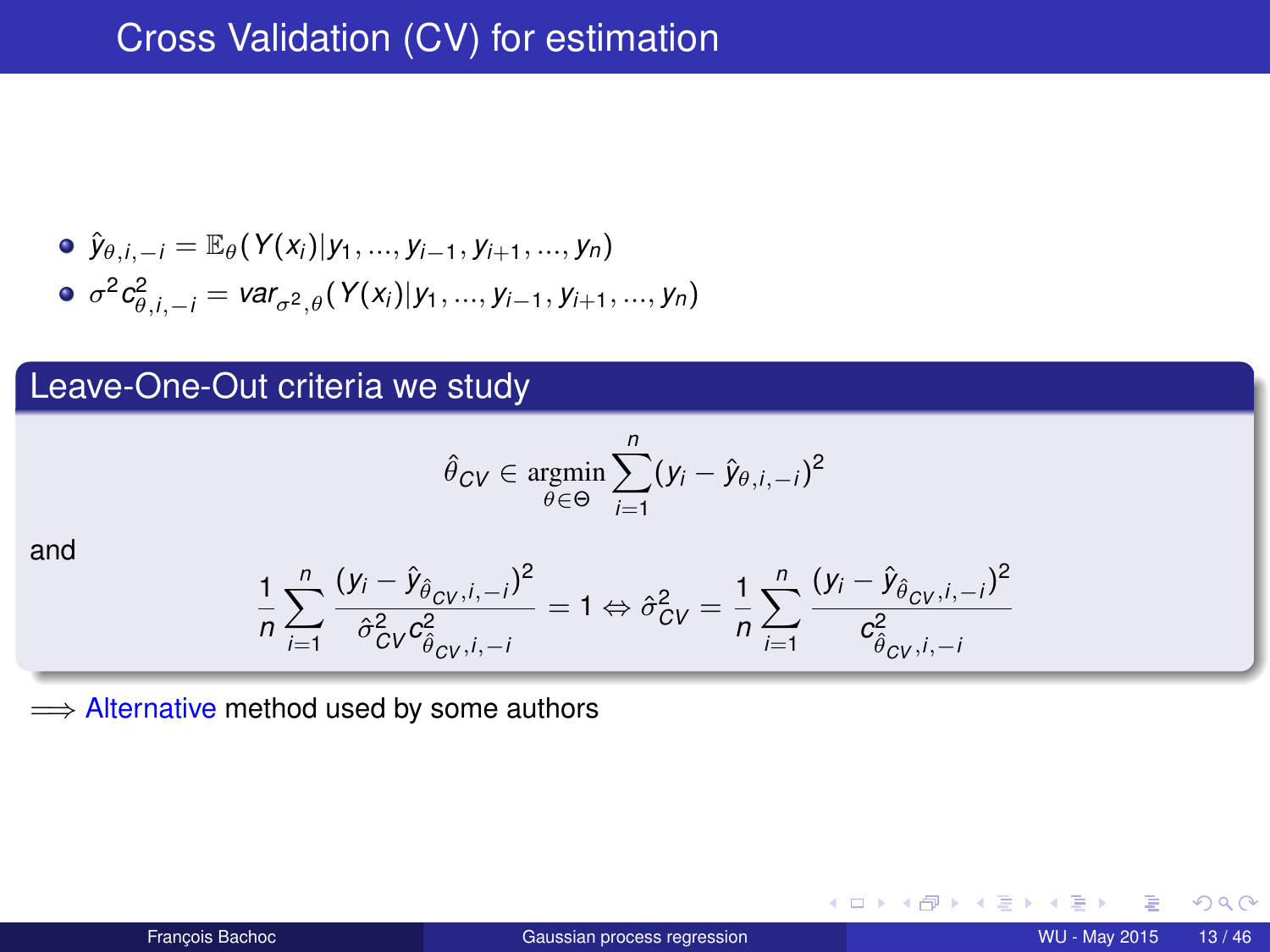### Virtual Leave One Out formula

Let **R**<sub>θ</sub> be the correlation matrix of  $y = (y_1, ..., y_n)$  with correlation function  $K_\theta$ 

Virtual Leave-One-Out

$$
y_i - \hat{y}_{\theta,i,-i} = \frac{1}{(\mathbf{R}_{\theta}^{-1})_{i,i}} (\mathbf{R}_{\theta}^{-1} y)_{i} \text{ and } c^2_{\theta,i,-i} = \frac{1}{(\mathbf{R}_{\theta}^{-1})_{i,i}}
$$

F O. Dubrule, Cross Validation of Kriging in a Unique Neighborhood, *Mathematical Geology*, 1983.

Using the virtual Cross Validation formula :

$$
\hat{\theta}_{CV} \in \mathop{\rm argmin}_{\theta \in \Theta} \frac{1}{n} y^t \mathbf{R}_{\theta}^{-1} \textit{diag}(\mathbf{R}_{\theta}^{-1})^{-2} \mathbf{R}_{\theta}^{-1} y
$$

and

$$
\hat{\sigma}_{CV}^2 = \frac{1}{n} y^t \mathbf{R}_{\hat{\theta}_{CV}}^{-1} diag(\mathbf{R}_{\hat{\theta}_{CV}}^{-1})^{-1} \mathbf{R}_{\hat{\theta}_{CV}}^{-1} y
$$

 $\Rightarrow$  Same computational cost as ML

 $2Q$ 

化重新分量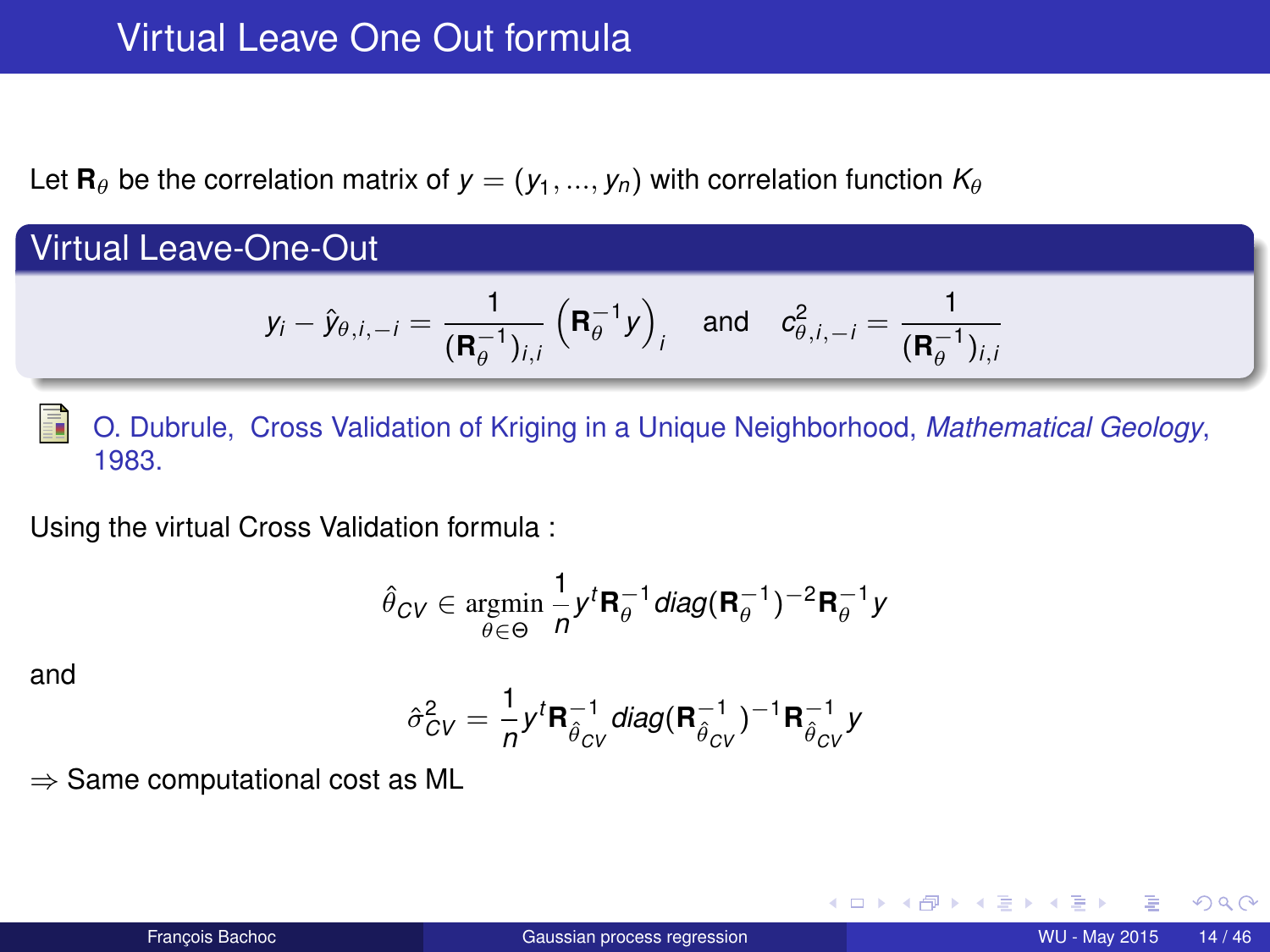<span id="page-14-0"></span>

[Maximum Likelihood and Cross Validation for covariance function estimation](#page-10-0)



[Finite-sample and asymptotic analysis of the misspecified case](#page-23-0)

(ロ) ( d) × ∋⇒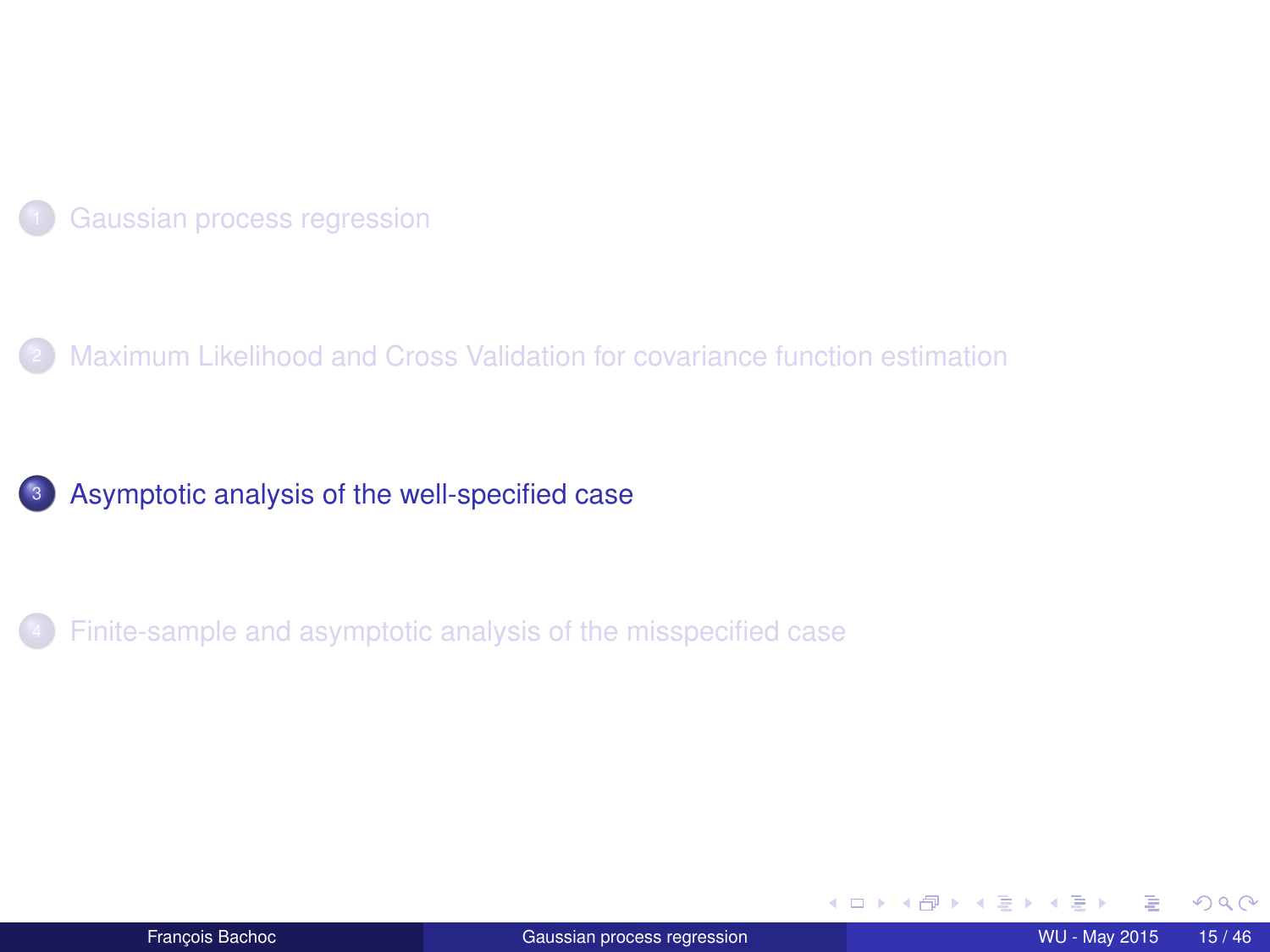### Estimation of  $\theta$  only

For simplicity, we do not distinguish the estimations of  $\sigma^2$  and  $\theta$ . Hence we use the set  $\{K_{\theta}, \theta \in \Theta\}$  of stationary covariance functions for the estimation.

#### Well-specified model

The true covariance function  $K_1$  of the Gaussian process belongs to the set  $\{K_\theta, \theta \in \Theta\}$ . Hence

$$
\mathcal{K}_1=\mathcal{K}_{\theta_0},\theta_0\in\Theta
$$

=⇒ Most standard theoretical framework for estimation

 $\implies$  ML and CV estimators can be analyzed and compared w.r.t. estimation error criteria ( based on  $|\hat{\theta} - \theta_0|$ )

(□ ) (f)

4 B F 4 B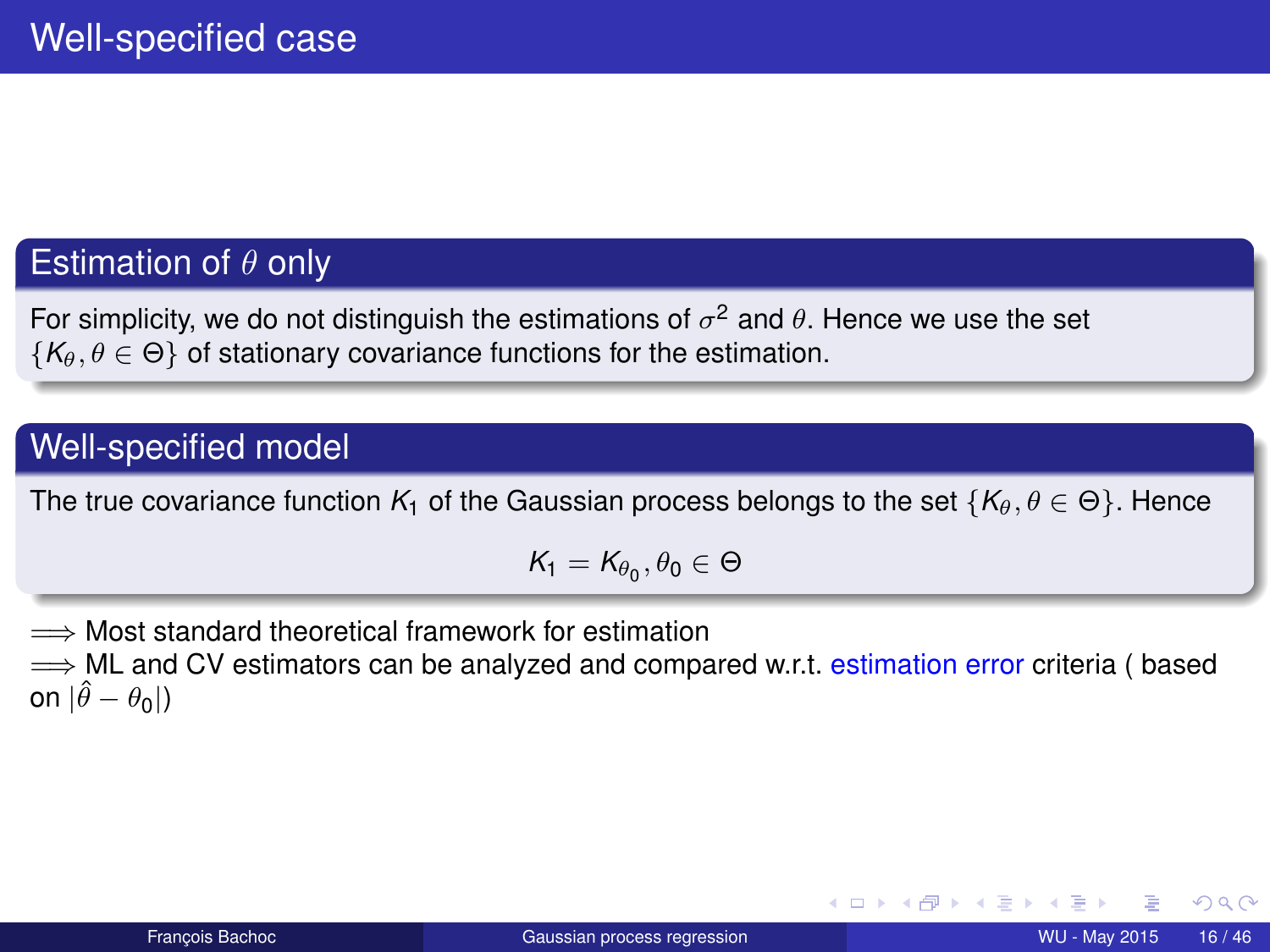### Two asymptotic frameworks for covariance parameter estimation

- Asymptotics (number of observations *n* → +∞) is an active area of research
- There are several asymptotic frameworks because they are several possible location patterns for the observation points

#### Two main asymptotic frameworks

**•** fixed-domain asymptotics : The observation points are dense in a bounded domain



 $\bullet$  increasing-domain asymptotics : number of observation points is proportional to domain volume  $→$  unbounded observation domain.



4 0 8 ৰ লী  $\Omega$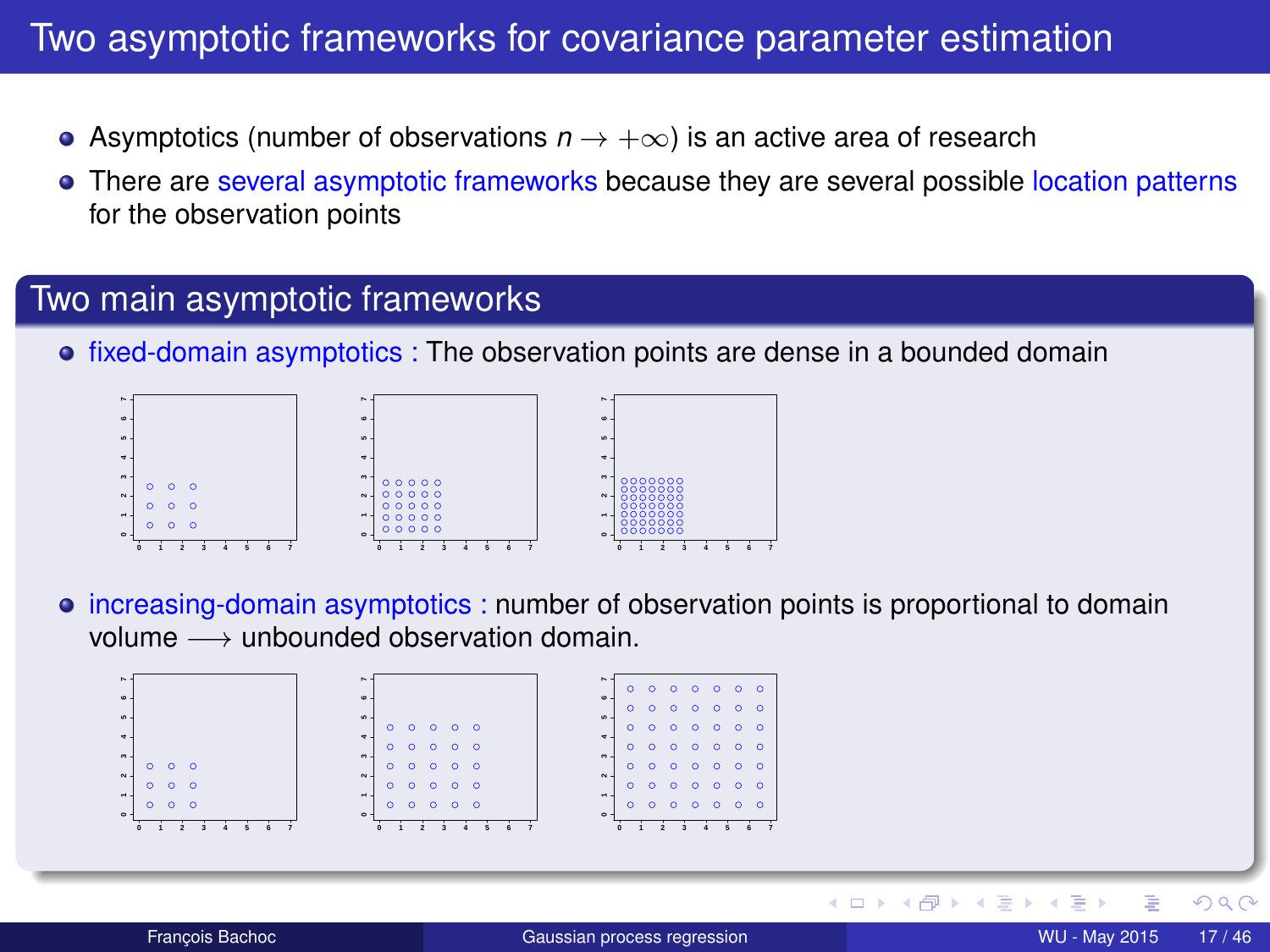- From 80'-90' and onward. Fruitful theory for interaction estimation-prediction.
	- Stein M, Interpolation of Spatial Data : Some Theory for Kriging, *Springer, New York, 1999*.
- Consistent estimation is impossible for some covariance parameters (identifiable in finite-sample), see e.g.
	- Zhang, H., Inconsistent Estimation and Asymptotically Equivalent Interpolations in Model-Based Geostatistics, *Journal of the American Statistical Association (99), 250-261, 2004*.
- Proofs (consistency, asymptotic distribution) are challenging in several ways
	- They are done on a case-by-case basis for the covariance models
	- They may assume gridded observation points
- No impact of spatial sampling of observation points on asymptotic distribution
- (No results for CV)

(□ ) (f)

De la Car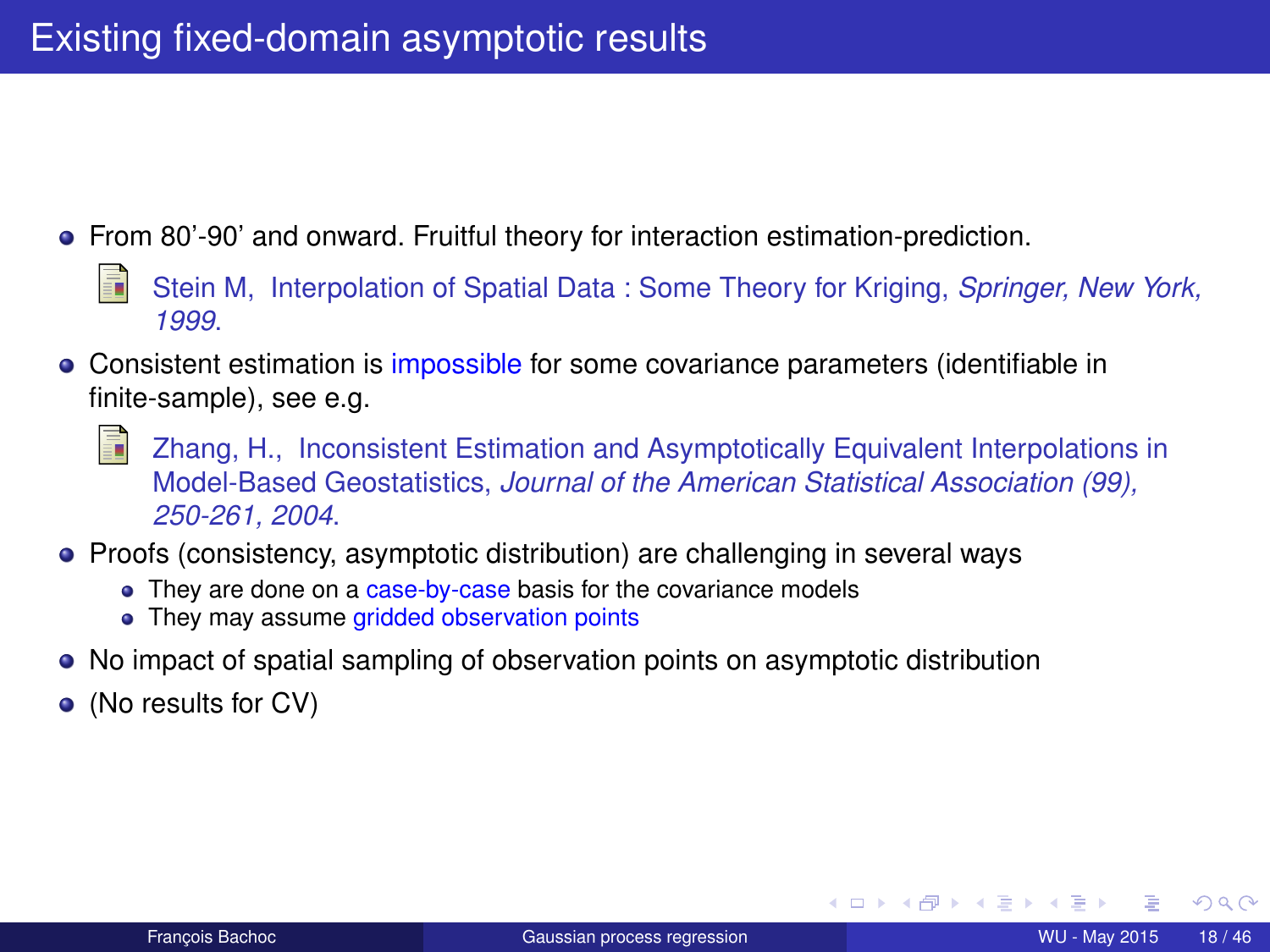### Existing increasing-domain asymptotic results

- Consistent estimation is possible for all covariance parameters (that are identifiable in finite-sample). [More independence between observations]
- Asymptotic normality proved for Maximum-Likelihood
	-
- Mardia K, Marshall R, Maximum likelihood estimation of models for residual covariance in spatial regression, *Biometrika 71 (1984) 135-146*.
- N. Cressie and S.N Lahiri, The asymptotic distribution of REML estimators, *Journal of Multivariate Analysis 45 (1993) 217-233*.
- N. Cressie and S.N Lahiri, Asymptotics for REML estimation of spatial covariance parameters, *Journal of Statistical Planning and Inference 50 (1996) 327-341*. Under conditions that are
	- **General for the covariance model**
	- Not simple to check or specific for the spatial sampling
- (No results for CV)
- $\Longrightarrow$  We study increasing-domain asymptotics for ML and CV

(□ ) (f)

化重 经收回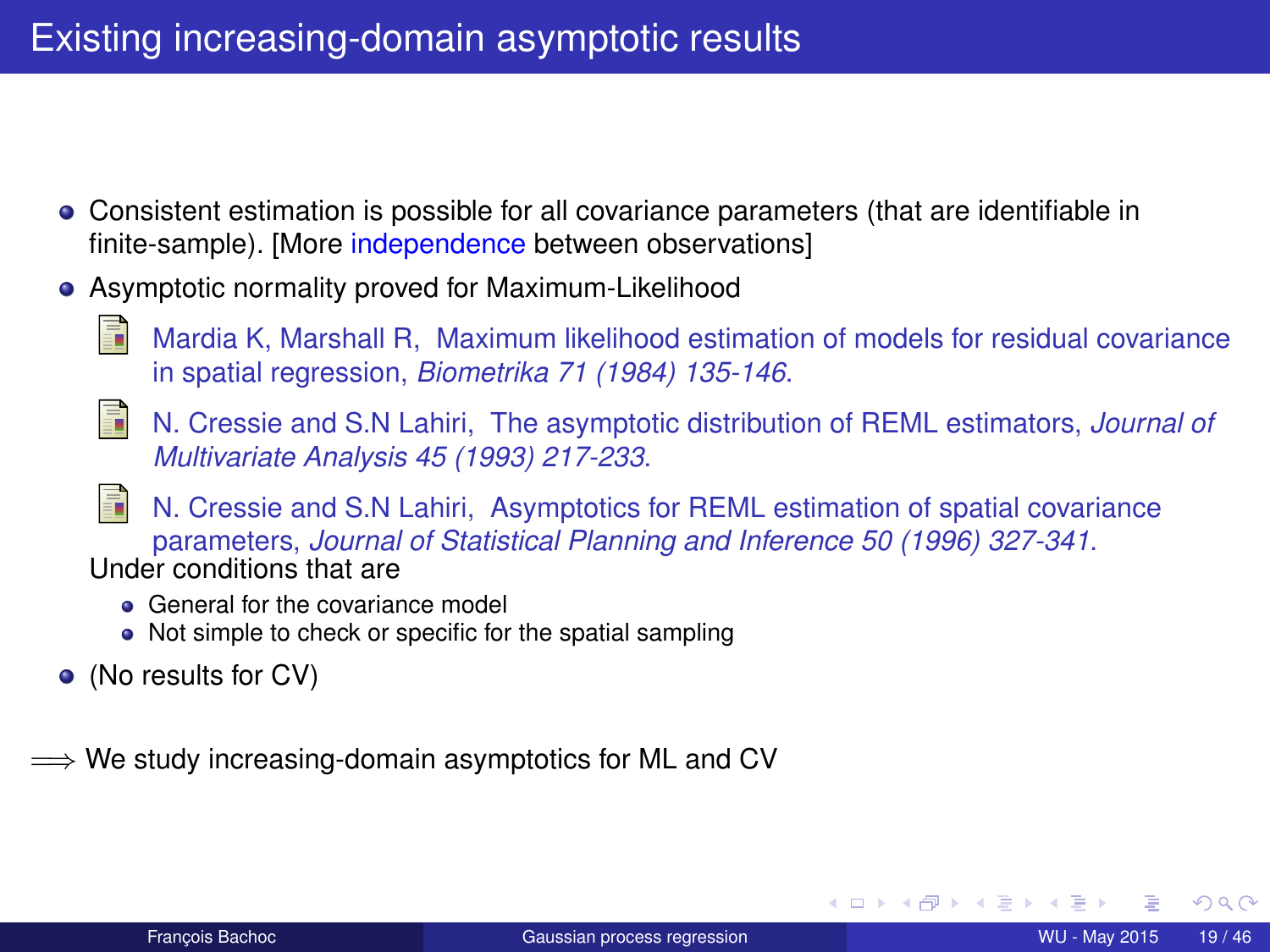### We study a randomly perturbed regular grid

Observation point *X<sup>i</sup>* :

 $v_i + \epsilon U_i$ 

- (*v<sup>i</sup>* )*i*∈N<sup>∗</sup> : regular square grid of step one in dimension *d*
- $(U_i)_{i \in \mathbb{N}^*}$ : *iid* with symmetric distribution on  $[-1, 1]^d$
- $\epsilon \in \left(-\frac{1}{2},\frac{1}{2}\right)$  is the regularity parameter of the grid.
	- $\bullet \epsilon = 0 \longrightarrow$  regular grid.
	- $|\epsilon|$  close to  $\frac{1}{2} \longrightarrow$  irregularity is maximal

Illustration with  $\epsilon = 0, \frac{1}{8}, \frac{3}{8}$ 

|  | $\begin{array}{ccccccccccccccccc} \circ & \circ & \circ & \circ & \circ & \circ & \circ \end{array}$ |  |  |         |
|--|------------------------------------------------------------------------------------------------------|--|--|---------|
|  | N-0 0 0 0 0 0 0                                                                                      |  |  | $\circ$ |
|  | •• <b>0000000</b>                                                                                    |  |  |         |
|  |                                                                                                      |  |  |         |
|  | •• 0000000                                                                                           |  |  |         |
|  |                                                                                                      |  |  |         |
|  |                                                                                                      |  |  |         |
|  | • <mark>• • • • • • • • •</mark>                                                                     |  |  |         |

|          |  | $\begin{array}{ccccccccccccccccc} \circ & \circ & \circ & \circ & \circ & \circ & \circ & \circ \end{array}$                |                |         |
|----------|--|-----------------------------------------------------------------------------------------------------------------------------|----------------|---------|
|          |  |                                                                                                                             |                |         |
| $\sim$ 1 |  |                                                                                                                             | ō              | $\circ$ |
|          |  | $\begin{array}{ccccccccc}\n\circ & \circ & \circ & \circ & \circ \\ \circ & \circ & \circ & \circ & \circ \\ \end{array}$   | 0 <sub>0</sub> | $\circ$ |
| -10      |  |                                                                                                                             |                |         |
|          |  |                                                                                                                             |                |         |
| ۰۱       |  |                                                                                                                             |                |         |
|          |  | $\begin{bmatrix} 0 & 0 & 0 & 0 & 0 & 0 & 0 \\ 0 & 0 & 0 & 0 & 0 & 0 & 0 & 0 \\ 0 & 0 & 0 & 0 & 0 & 0 & 0 & 0 \end{bmatrix}$ |                |         |
|          |  |                                                                                                                             |                |         |



4 0 8

つへへ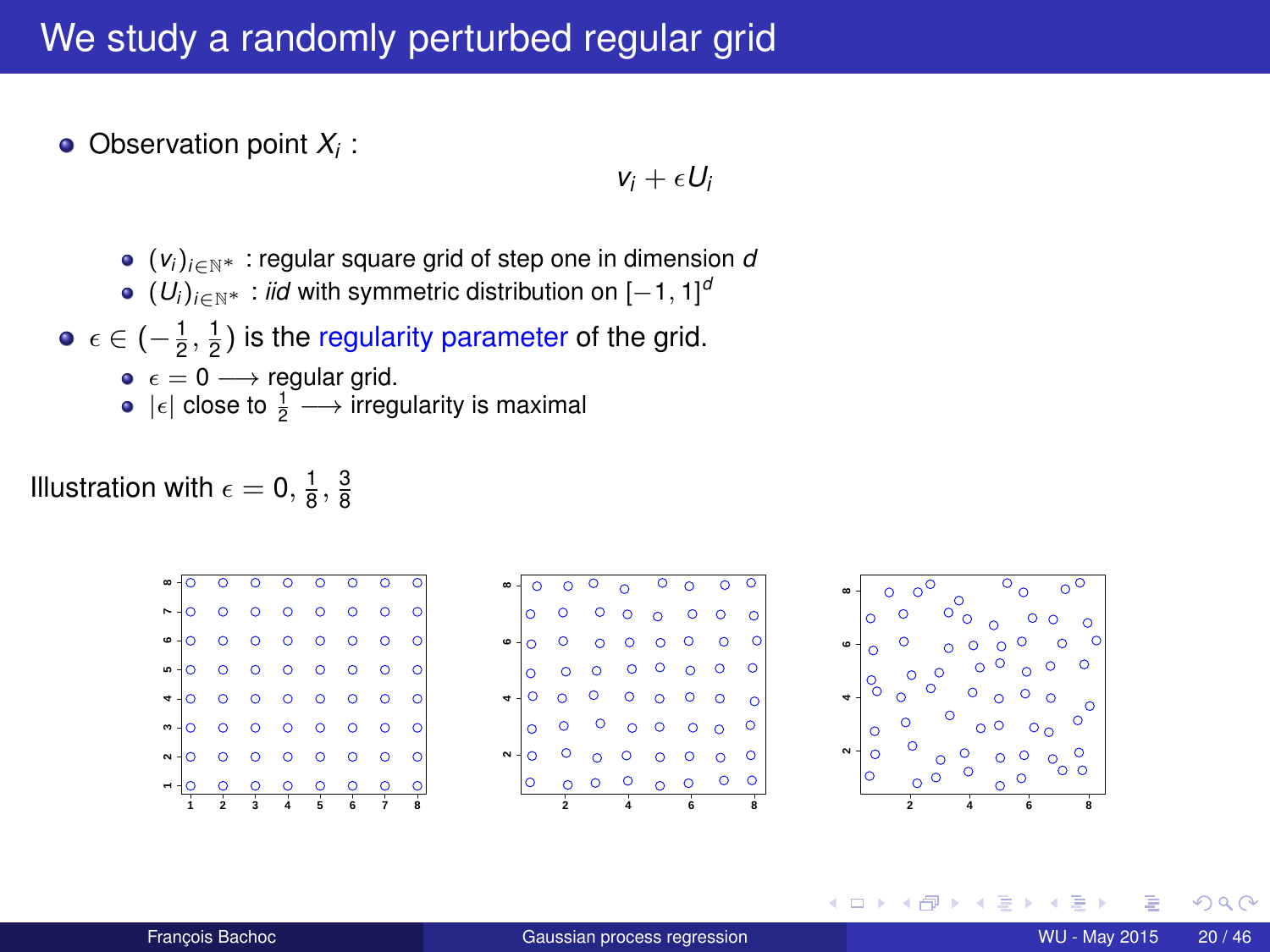- Realizations car correspond to various sampling techniques for the observation points
- In the corresponding paper, one main objective is to study the impact of the irregularity (regularity parameter  $\epsilon$ ) :
	- F. Bachoc, Asymptotic analysis of the role of spatial sampling for covariance parameter estimation of Gaussian processes, *Journal of Multivariate Analysis 125 (2014) 1-35*.
- Note the condition  $|\epsilon| < 1/2 \implies$  minimum distance between observation points  $\implies$ technically convenient and appears in aforementioned publications

(□ ) (f)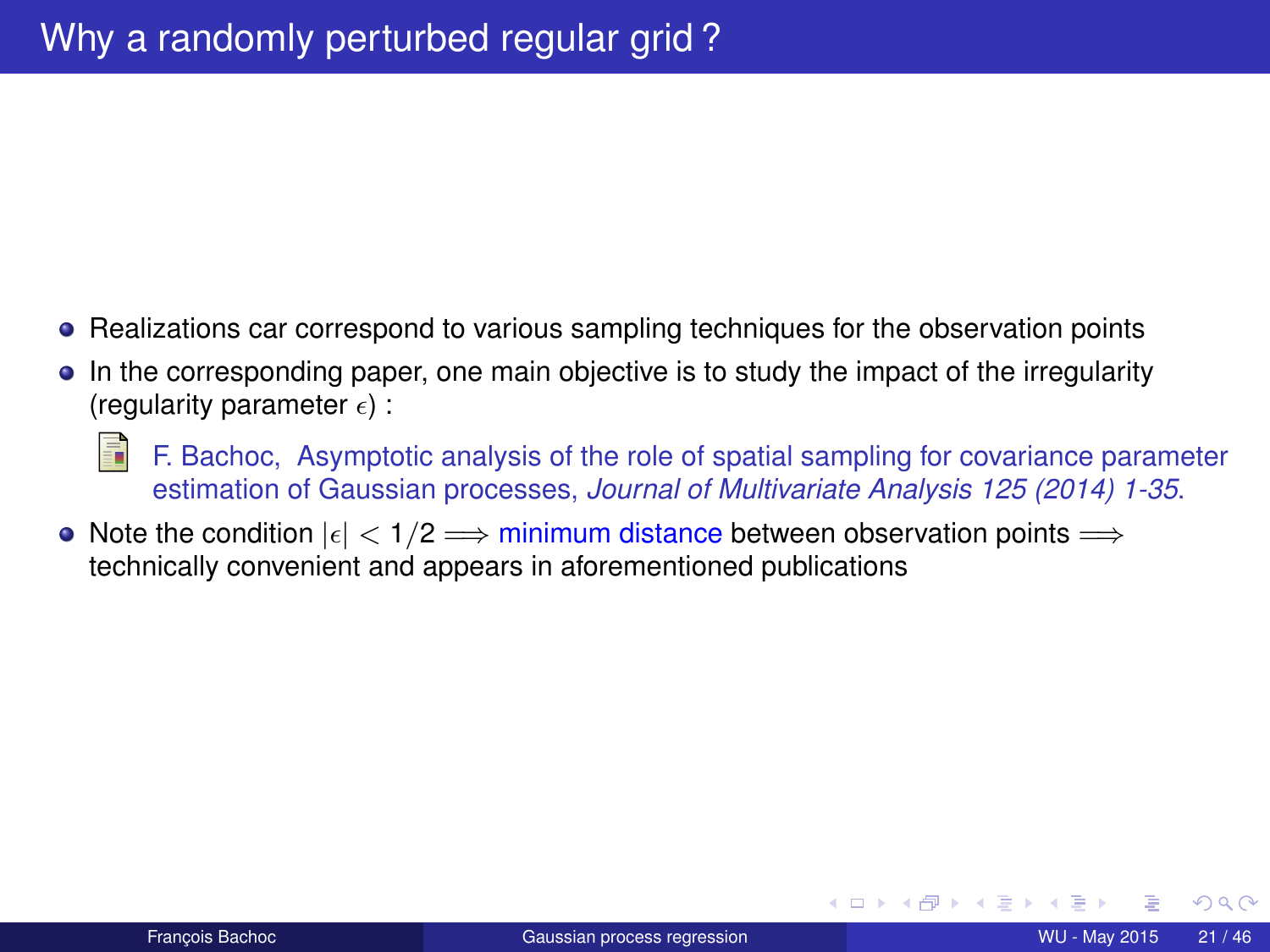Recall that  $\mathbf{R}_{\theta}$  is defined by  $(R_{\theta})_{i,j}=K_{\theta}(X_i-X_j).$  (Family of random covariance matrices) Under general summability, regularity and identifiability conditions, we show

#### Proposition : for ML

a.s. convergence of the random Fisher information : The random trace

 $\frac{1}{2n}$   $\textit{Tr}\left(\mathbf{R}_{\theta_{0}}^{-1}\frac{\partial\mathbf{R}_{\theta_{0}}}{\partial\theta_{i}}\mathbf{R}_{\theta_{0}}^{-1}\frac{\partial\mathbf{R}_{\theta_{0}}}{\partial\theta_{j}}\right)$  $\Big)$  converges a.s to the element  $(\mathbf{I}_{ML})_{i,j}$  of a  $p\times p$  deterministic matrix  $I_{ML}$  as  $n \rightarrow +\infty$ 

• asymptotic normality : With 
$$
\Sigma_{ML} = I_{ML}^{-1}
$$

$$
\sqrt{n}\left(\hat{\theta}_{ML}-\theta_0\right)\rightarrow\mathcal{N}\left(0,\Sigma_{ML}\right)
$$

#### Proposition : for CV

Same result with more complex expressions for asymptotic covariance matrix Σ*CV*

つくい

K ロ ▶ K 御 ▶ K 君 ▶ K 君 ▶ │ 君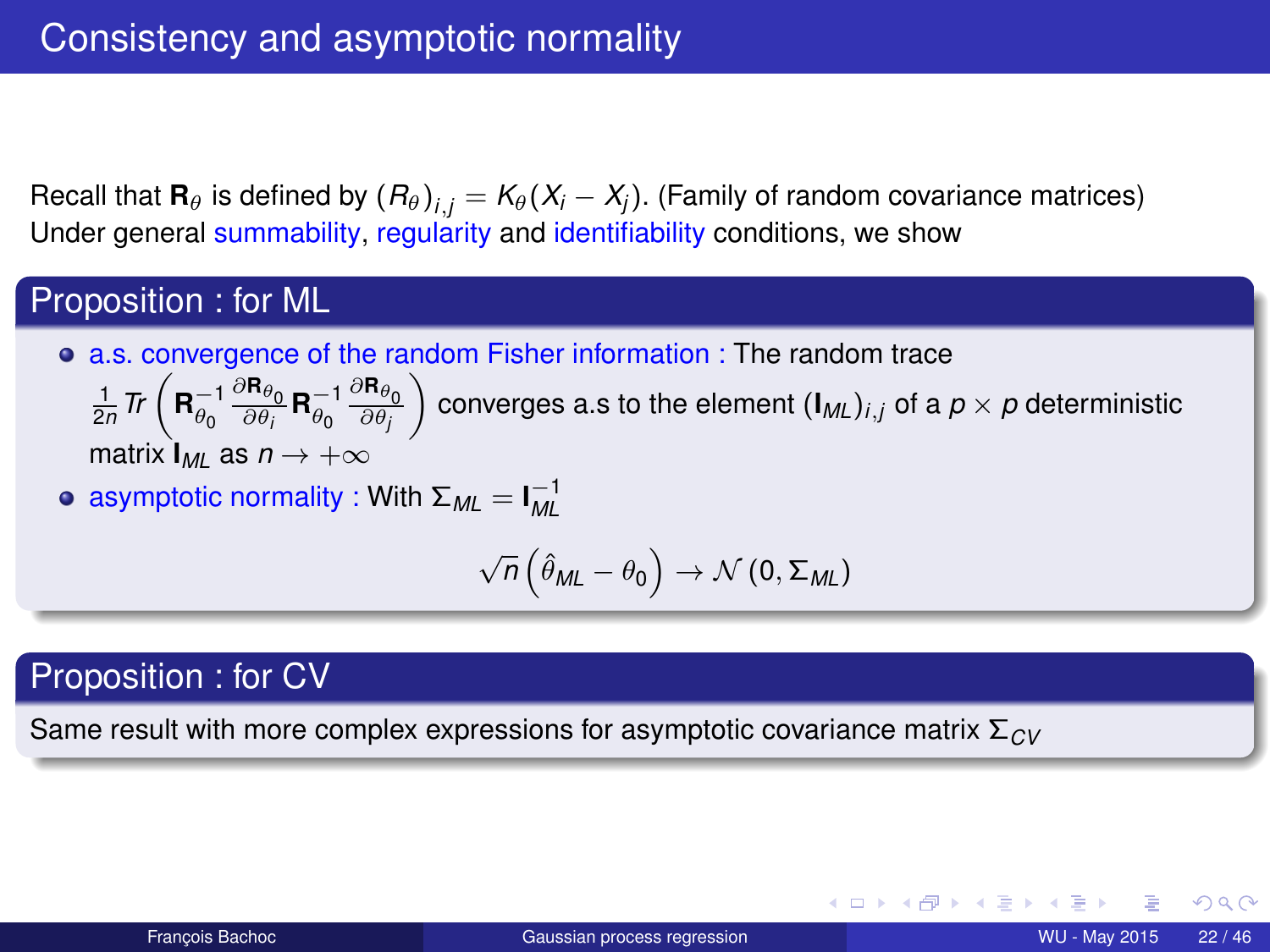In this expansion-domain asymptotic framework

- ML and CV are consistent and have the standard rate of convergence <sup>√</sup> *n*
- (not presented here) in the corresponding paper we show, numerically, than CV has a larger asymptotic variance  $\Longrightarrow$  could be expected since we address the well-specified case
- (not presented here) in the paper we study numerically the impact of irregularity of spatial sampling on asymptotic variance  $\Longrightarrow$  irregular sampling is beneficial to estimation

∢ □ ▶ ∢ <sup>□</sup>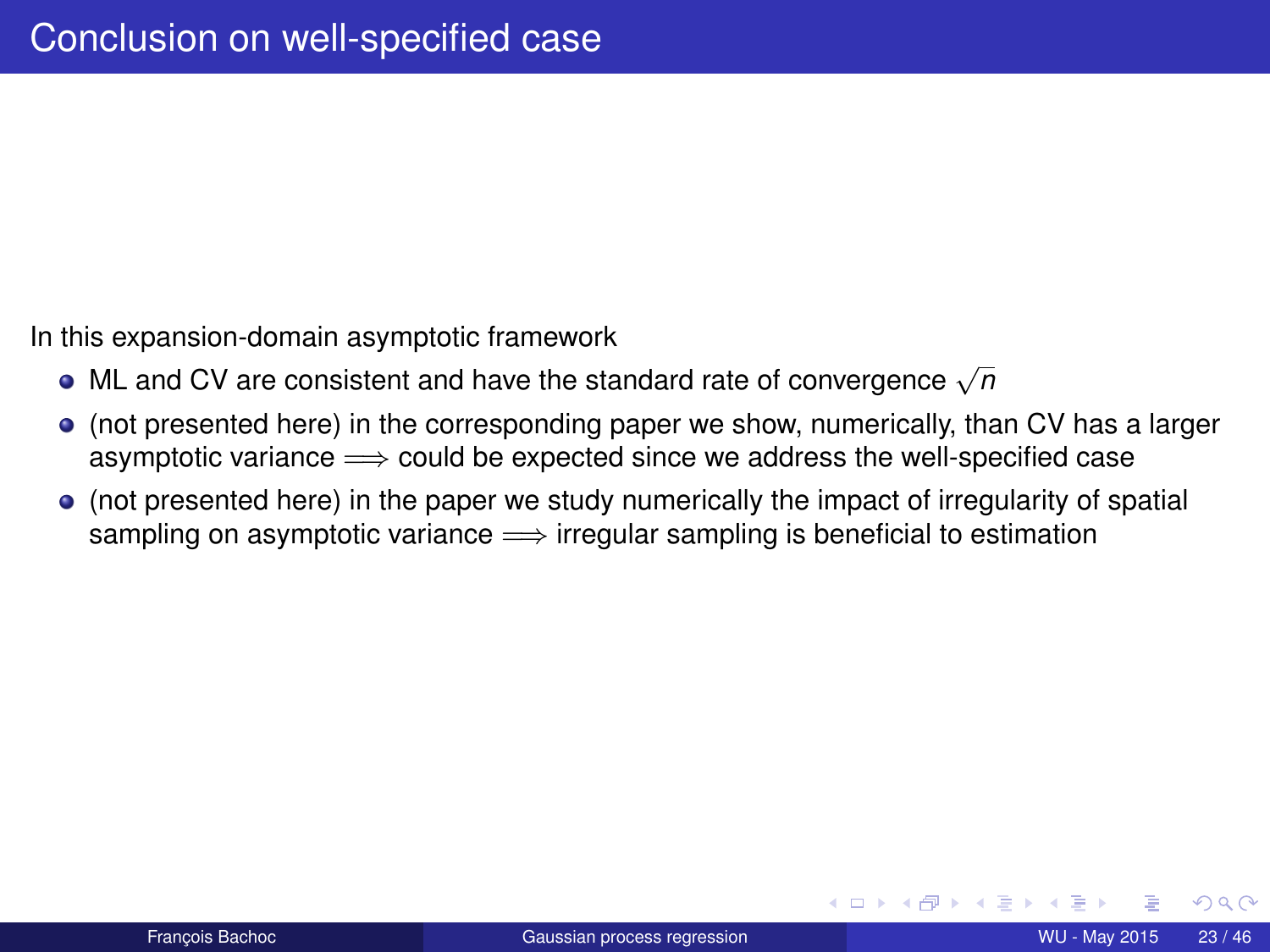<span id="page-23-0"></span>

[Maximum Likelihood and Cross Validation for covariance function estimation](#page-10-0)

[Asymptotic analysis of the well-specified case](#page-14-0)

[Finite-sample and asymptotic analysis of the misspecified case](#page-23-0)

(ロ) ( d) × ∋⇒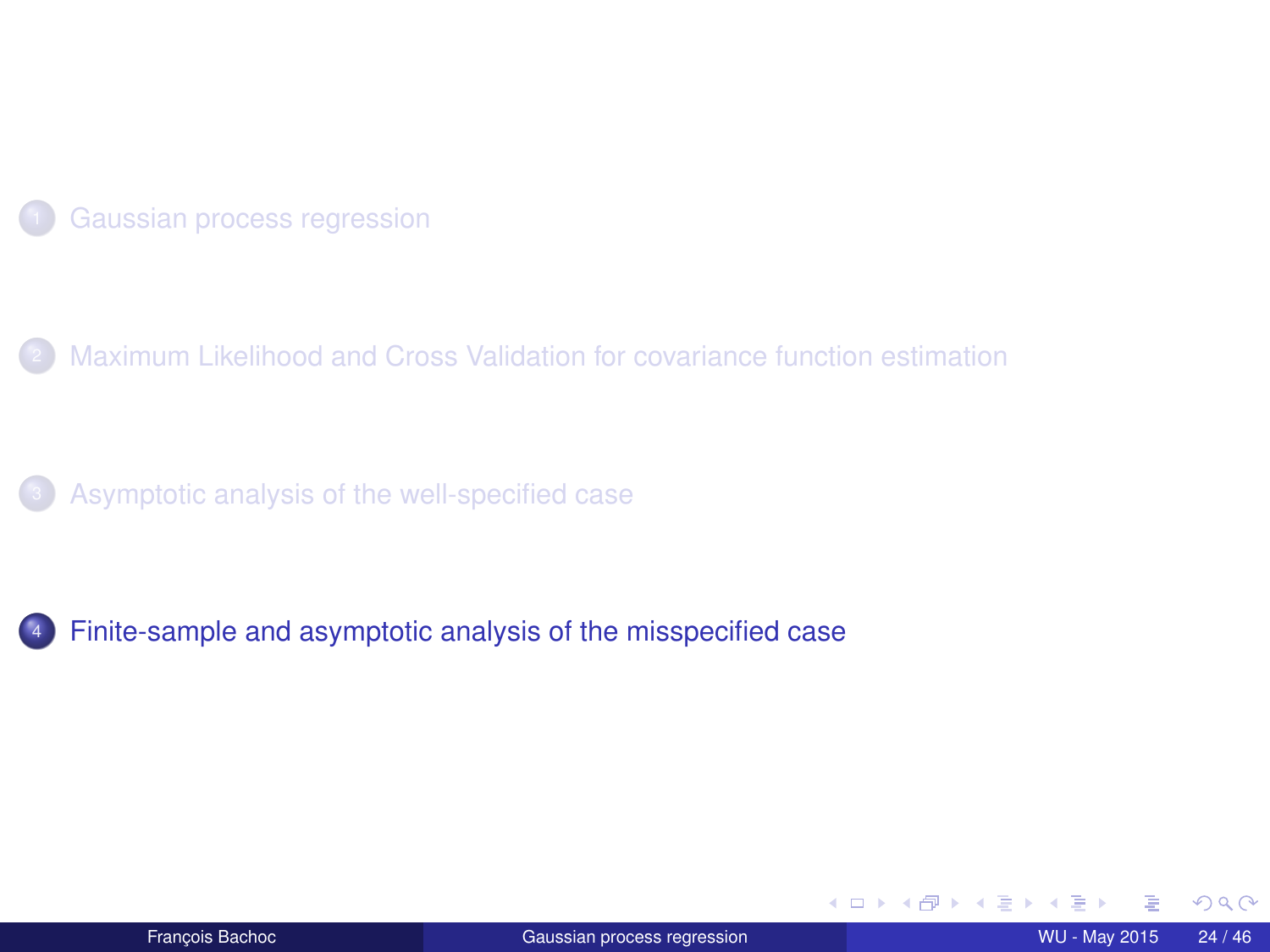The covariance function  $K_1$  of Y does not belong to

$$
\left\{\sigma^2\mathsf{K}_{\theta},\sigma^2\geq 0,\theta\in\Theta\right\}
$$

 $\implies$  There is no true covariance parameter but there may be optimal covariance parameters for difference criteria :

- prediction mean square error
- confidence interval reliability
- **e** multidimensional Kullback-Leibler distance

...

 $\implies$  Cross Validation can be more appropriate than Maximum Likelihood for some of these criteria

化重新化重新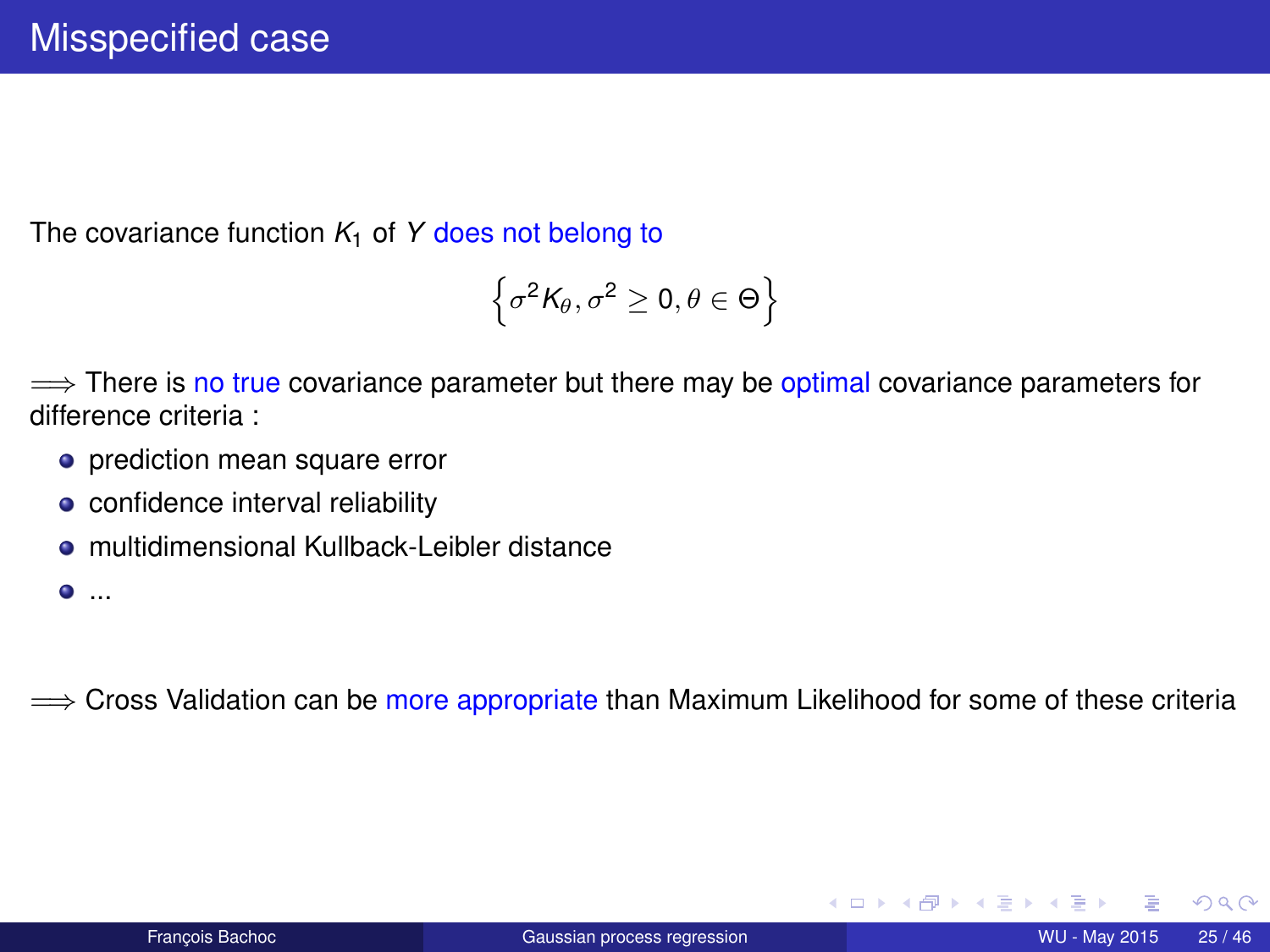We proceed in two steps

- When covariance function model is  $\{\sigma^2{\sf K}_2,\sigma^2\ge 0\}$ , with  ${\sf K}_2$  a fixed correlation function, and  $K<sub>1</sub>$  is the true covariance function : explicit expressions and numerical tests
- In the general case : numerical studies

Bachoc F, Cross Validation and Maximum Likelihood estimations of hyper-parameters of Gaussian processes with model misspecification, *Computational Statistics and Data Analysis 66 (2013) 55-69*.

4 0 8 4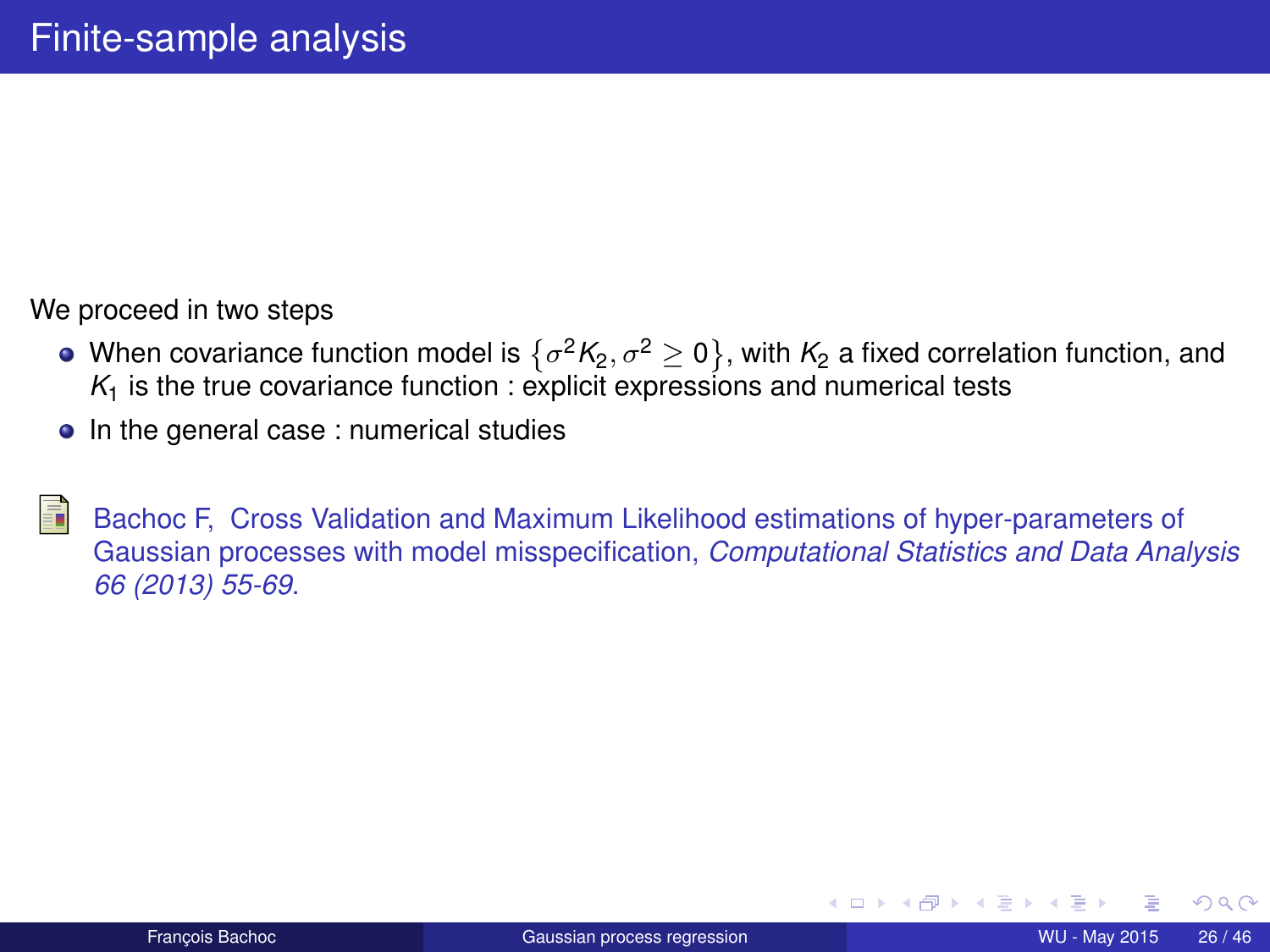### Case of variance parameter estimation

- $\hat{Y}_{new}$ : prediction of  $Y_{new} := Y(x_{new})$  with fixed misspecified correlation function  $K_2$
- $\mathbb{E}\left[\left(\hat{Y}_{\textit{new}} Y_{\textit{new}}\right)^2 \middle| y\right]$  : conditional mean square error of the prediction  $\hat{Y}_{\textit{new}}$
- One estimates  $\sigma^2$  by  $\hat{\sigma}^2$ .  $\hat{\sigma}^2$  may be  $\hat{\sigma}_{ML}^2$  or  $\hat{\sigma}_{CV}^2$
- Conditional mean square error of  $\hat{Y}_{new}$  predicted by  $\hat{\sigma}^2 c_{X_{new}}^2$  with  $c_{X_{new}}^2$  fixed by  $K_2$

#### Definition : the Risk

We study the Risk criterion for an estimator  $\hat{\sigma}^2$  of  $\sigma^2$ 

$$
\mathcal{R}_{\hat{\sigma}^2, \chi_{\text{new}}} = \mathbb{E}\left[\left(\mathbb{E}\left[\left.(\hat{Y}_{\text{new}} - Y_{\text{new}})^2\right| y\right] - \hat{\sigma}^2 c_{\chi_{\text{new}}}^2\right)^2\right]
$$

つひひ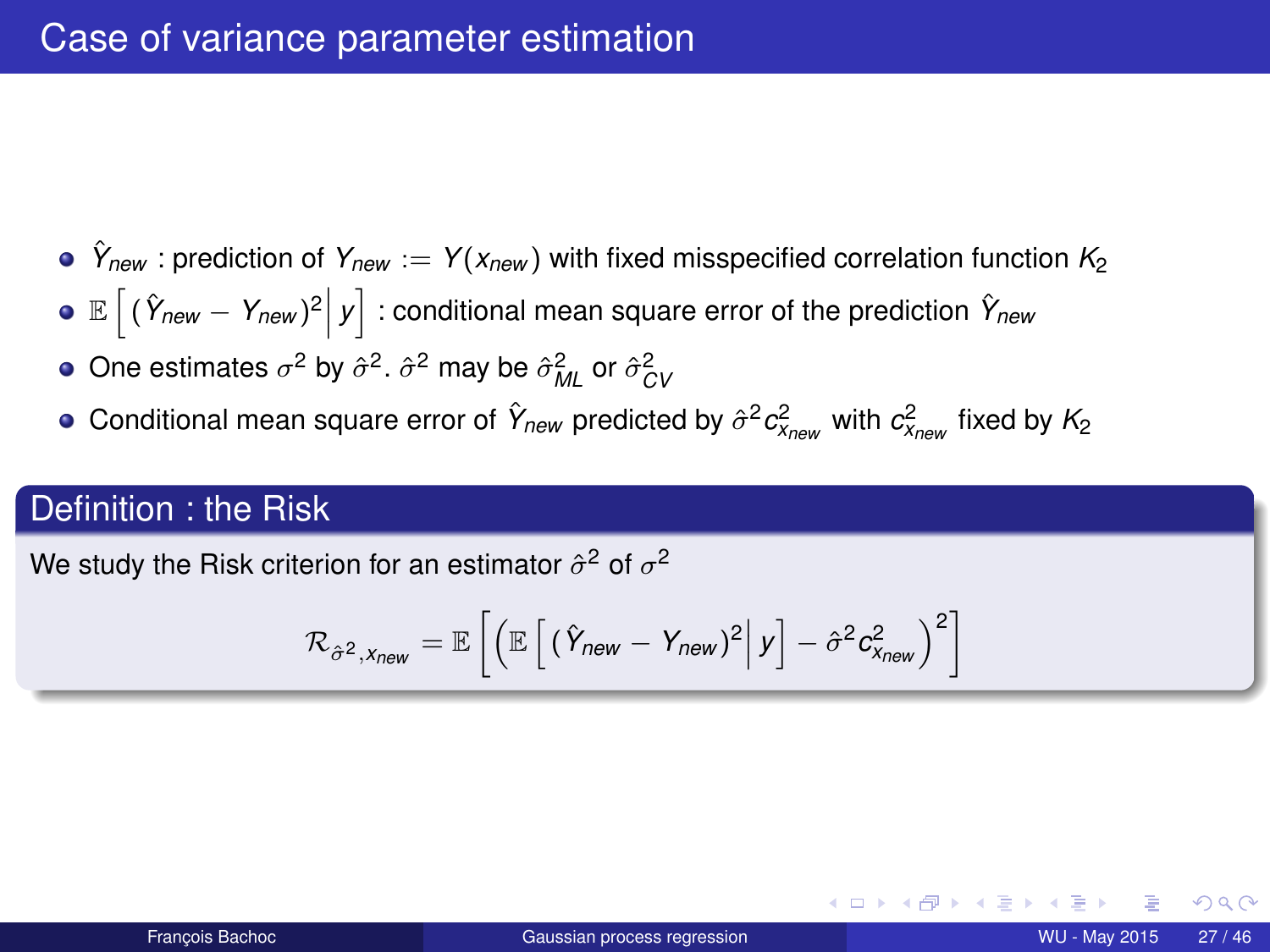### Explicit expression of the Risk

Let, for  $i = 1, 2$ :

- $r_i$  be the covariance vector of Y between  $x_1, ..., x_n$  and  $x_{new}$  with covariance function  $K_i$
- $\mathbf{R}_i$  be the covariance matrix of *Y* at  $x_1, ..., x_n$  with covariance function  $K_i$

#### Proposition : formula for quadratic estimators

When  $\hat{\sigma}^2 = y^t \mathbf{M} y$ , we have

$$
\mathcal{R}_{\hat{\sigma}^2, x_{new}} = f(\mathbf{M}_0, \mathbf{M}_0) + 2c_1 tr(\mathbf{M}_0) - 2c_2 f(\mathbf{M}_0, \mathbf{M}_1) + c_1^2 - 2c_1 c_2 tr(\mathbf{M}_1) + c_2^2 f(\mathbf{M}_1, \mathbf{M}_1)
$$

with

$$
f(\mathbf{A}, \mathbf{B}) = tr(\mathbf{A})tr(\mathbf{B}) + 2tr(\mathbf{A}\mathbf{B})
$$
  
\n
$$
\mathbf{M}_0 = (\mathbf{R}_2^{-1}r_2 - \mathbf{R}_1^{-1}r_1)(r_2^t \mathbf{R}_2^{-1} - r_1^t \mathbf{R}_1^{-1})\mathbf{R}_1
$$
  
\n
$$
\mathbf{M}_1 = \mathbf{M}\mathbf{R}_1
$$
  
\n
$$
c_i = 1 - r_i^t \mathbf{R}_i^{-1}r_i, \quad i = 1, 2
$$

Corollary : ML and CV are quadratic estimators  $\implies$  we can carry out an exhaustive numerical study of the Risk criterion

 $2Q$ 

イロメ イ母メ イヨメ イヨメ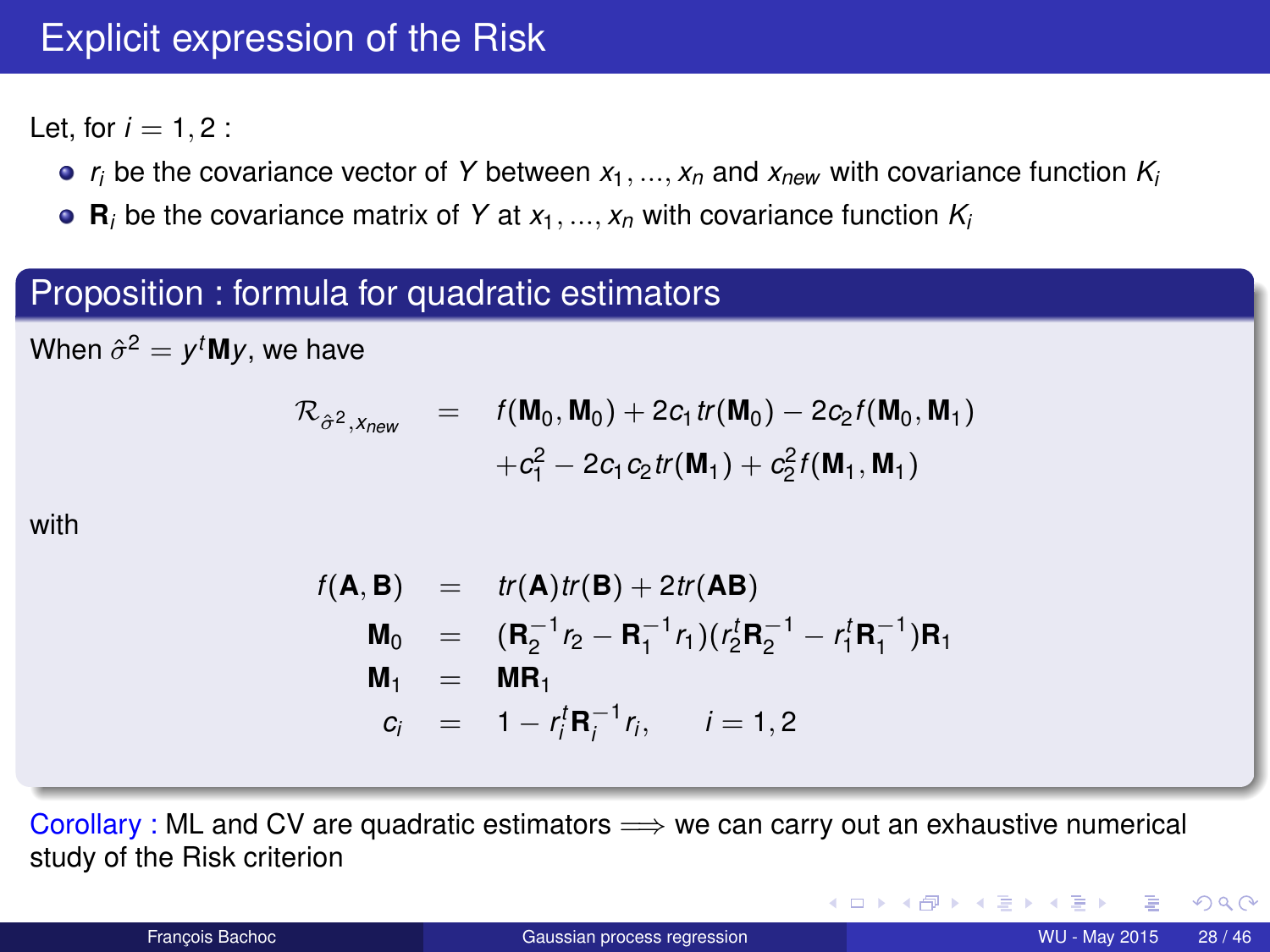### Definition : Risk on Target Ratio (RTR)

$$
\text{ATR}(x_{\text{new}}) = \frac{\sqrt{\mathcal{R}_{\hat{\sigma}^2, x_{\text{new}}}}}{\mathbb{E}\left[(\hat{Y}_{\text{new}} - Y_{\text{new}})^2\right]} = \frac{\sqrt{\mathbb{E}\left[\left(\mathbb{E}\left[\left(\hat{Y}_{\text{new}} - Y_{\text{new}}\right)^2 \middle| y\right] - \hat{\sigma}^2 c_{x_{\text{new}}}^2\right)^2\right]}}{\mathbb{E}\left[(\hat{Y}_{\text{new}} - Y_{\text{new}})^2\right]}
$$

### Definition : Bias on Target Ratio (BTR)

$$
\text{BTR}(x_{\text{new}}) = \frac{\left| \mathbb{E}\left[ (\hat{Y}_{\text{new}} - Y_{\text{new}})^2 \right] - \mathbb{E}(\hat{\sigma}^2 c_{x_{\text{new}}}^2) \right|}{\mathbb{E}\left[ (\hat{Y}_{\text{new}} - Y_{\text{new}})^2 \right]}
$$

Integrated versions over the prediction domain  $X$ 

$$
I \mathsf{HTR} = \sqrt{\int_{\mathcal{X}} \mathsf{RTR}^2(x_{\mathsf{new}}) \mathsf{dx}_{\mathsf{new}}}
$$

and

$$
IBTR = \sqrt{\int_{\mathcal{X}} BTR^2(x_{new}) dx_{new}}
$$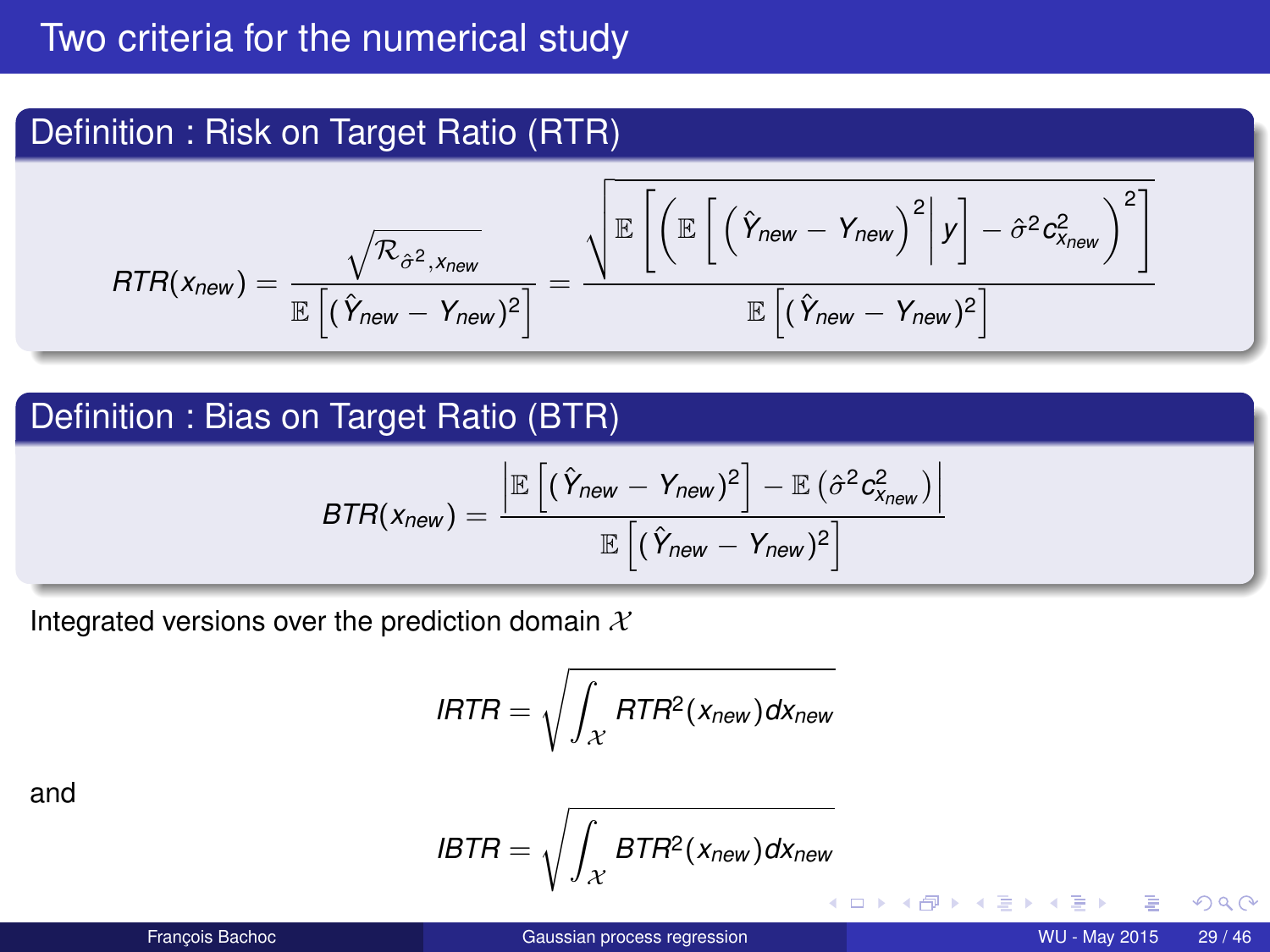### For designs of observation points that are not too regular (1/6)

70 observation points on  $[0,1]^5$ . Mean over LHS-Maximin samplings.  $K_1$  and  $K_2$  are power-exponential covariance functions,

$$
K_i(x,y) = \exp\left(-\sum_{j=1}^5 \left(\frac{|x_j-y_j|}{\ell_j}\right)^{p_j}\right),\,
$$

with  $\ell_1 = \ell_2 = 1.2$ ,  $p_1 = 1.5$ , and  $p_2$  varying.



つへへ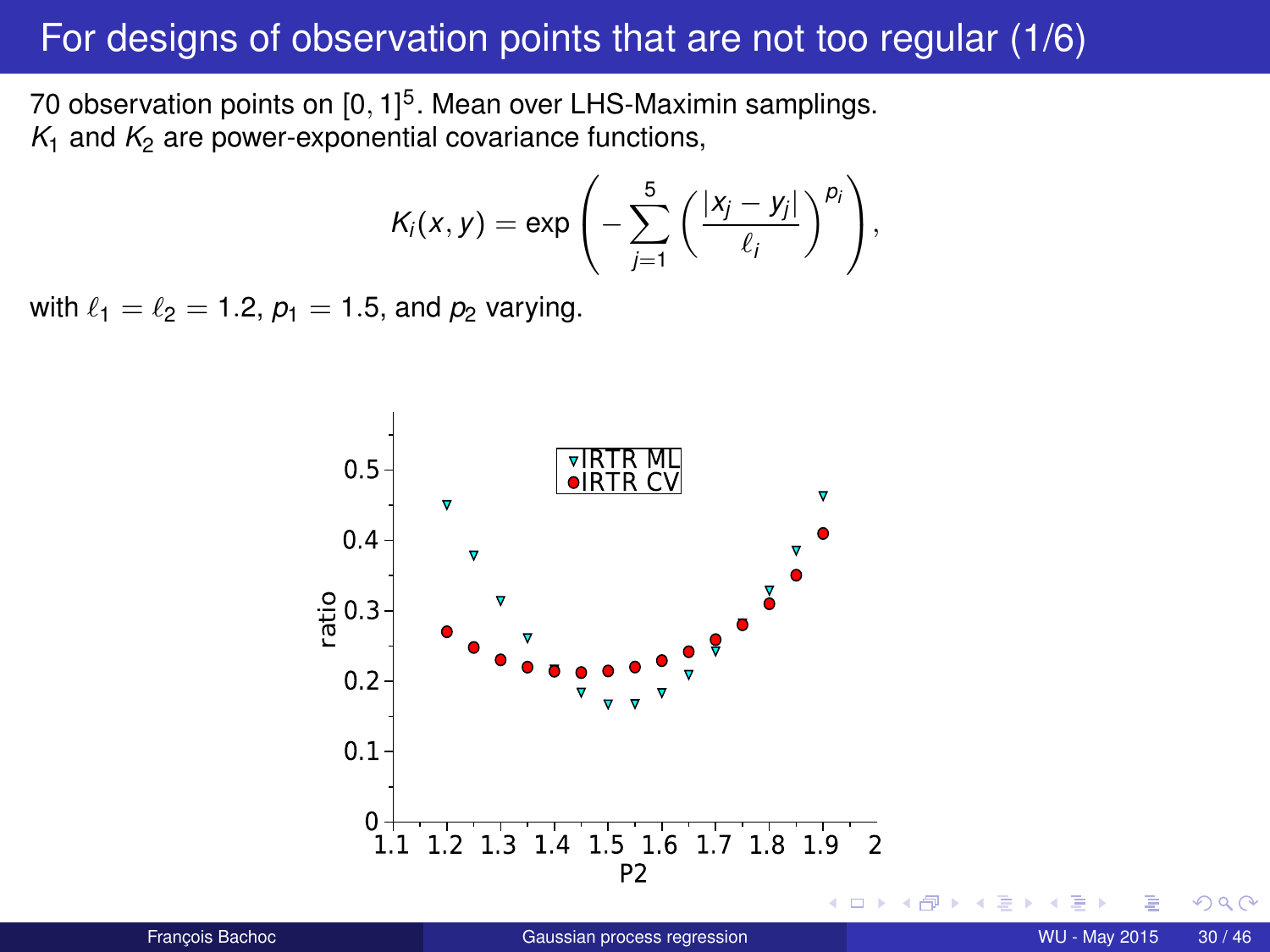### For designs of observation points that are not too regular (2/6)

70 observations on [0, 1] 5 . Mean over LHS-Maximin samplings.  $K_1$  and  $K_2$  are power-exponential covariance functions,

$$
K_i(x,y) = \exp\left(-\sum_{j=1}^5 \left(\frac{|x_j-y_j|}{\ell_j}\right)^{p_j}\right),\,
$$

with  $\ell_1 = \ell_2 = 1.2$ ,  $p_1 = 1.5$ , and  $p_2$  varying.



 $290$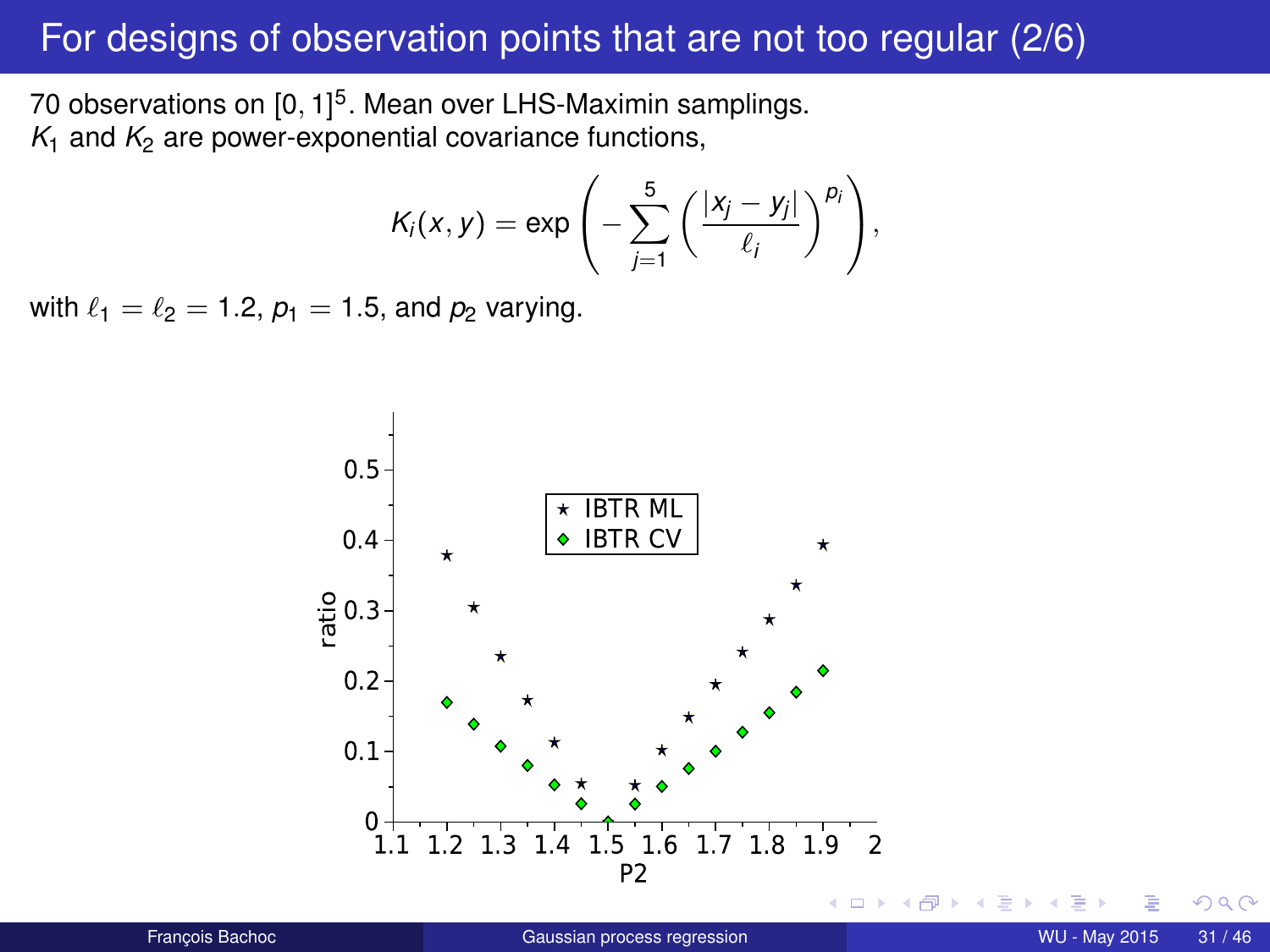### For designs of observation points that are not too regular (3/6)

70 observations on [0, 1] 5 . Mean over LHS-Maximin samplings.  $K_1$  and  $K_2$  are Matérn covariance functions,

$$
K_i(x,y) = \frac{1}{\Gamma(\nu_i)2^{\nu_i-1}} \left( 2\sqrt{\nu_i} \frac{||x-y||_2}{\ell_i} \right)^{\nu_i} K_{\nu_i} \left( 2\sqrt{\nu_i} \frac{||x-y||_2}{\ell_i} \right),
$$

with Γ the Gamma function and *K<sub>νi</sub>* the modified Bessel function of second order. We use  $\ell_1 = \ell_2 = 1.2$ ,  $\nu_1 = 1.5$ , and  $\nu_2$  varying.



つへへ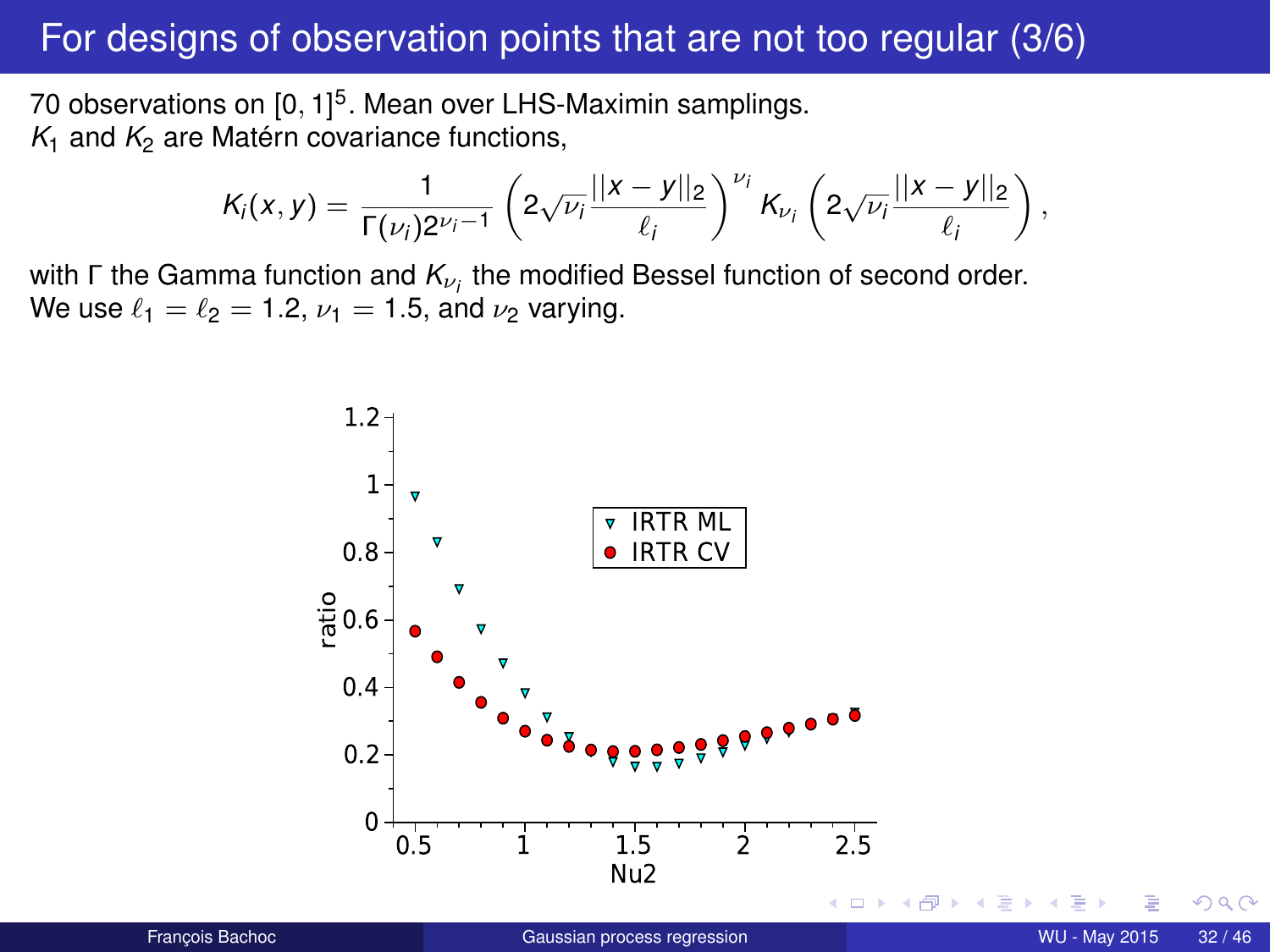### For designs of observation points that are not too regular (4/6)

70 observations on [0, 1] 5 . Mean over LHS-Maximin samplings.  $K_1$  and  $K_2$  are Matérn covariance functions,

$$
K_i(x,y) = \frac{1}{\Gamma(\nu_i)2^{\nu_i-1}} \left( 2\sqrt{\nu_i} \frac{||x-y||_2}{\ell_i} \right)^{\nu_i} K_{\nu_i} \left( 2\sqrt{\nu_i} \frac{||x-y||_2}{\ell_i} \right),
$$

with Γ the Gamma function and *K<sub>νi</sub>* the modified Bessel function of second order. We use  $\ell_1 = \ell_2 = 1.2$ ,  $\nu_1 = 1.5$ , and  $\nu_2$  varying.

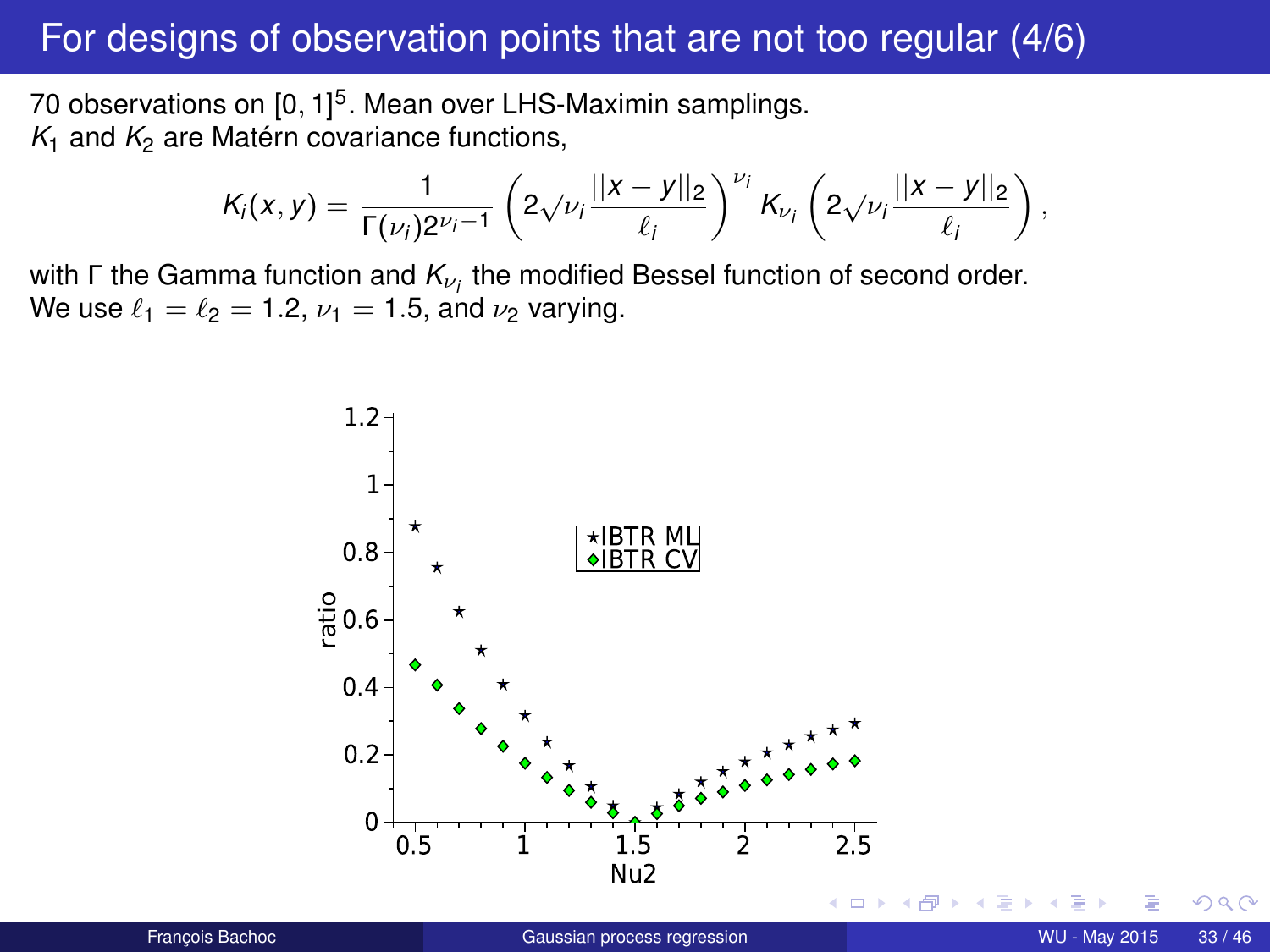### For designs of observation points that are not too regular (5/6)

70 observations on [0, 1] 5 . Mean over LHS-Maximin samplings.  $K_1$  and  $K_2$  are Matérn covariance functions,

$$
K_i(x,y) = \frac{1}{\Gamma(\nu_i)2^{\nu_i-1}} \left( 2\sqrt{\nu_i} \frac{||x-y||_2}{\ell_i} \right)^{\nu_i} K_{\nu_i} \left( 2\sqrt{\nu_i} \frac{||x-y||_2}{\ell_i} \right),
$$

with  $\Gamma$  the Gamma function and  $K_{\nu_i}$  the modified Bessel function of second order. We use  $\nu_1 = \nu_2 = \frac{3}{2}, \ell_1 = 1.2$  and  $\ell_2$  varying.

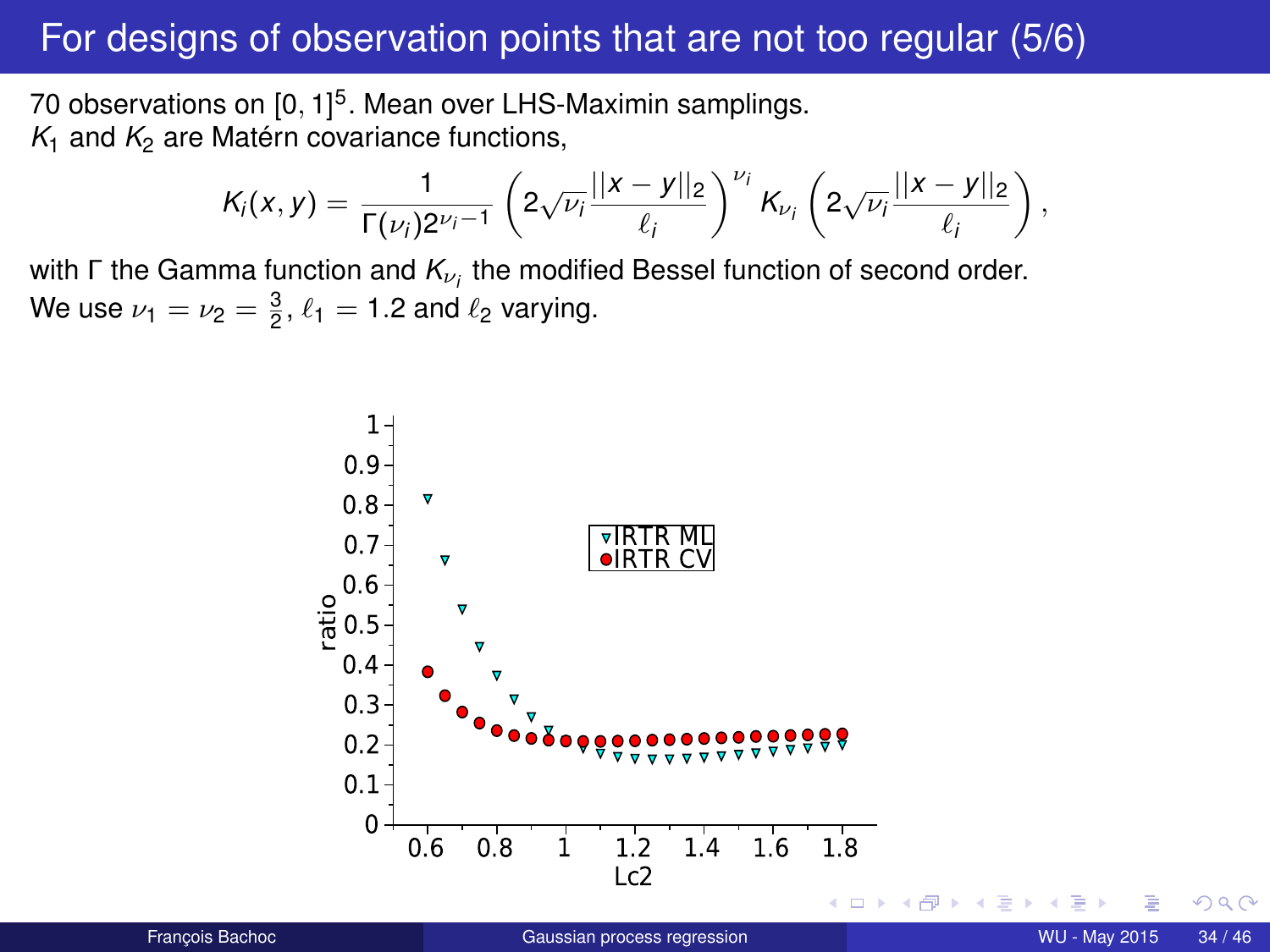### For designs of observation points that are not too regular (6/6)

70 observations on [0, 1] 5 . Mean over LHS-Maximin samplings.  $K_1$  and  $K_2$  are Matérn covariance functions,

$$
K_i(x,y) = \frac{1}{\Gamma(\nu_i)2^{\nu_i-1}} \left( 2\sqrt{\nu_i} \frac{||x-y||_2}{\ell_i} \right)^{\nu_i} K_{\nu_i} \left( 2\sqrt{\nu_i} \frac{||x-y||_2}{\ell_i} \right),
$$

with  $\Gamma$  the Gamma function and  $K_{\nu_i}$  the modified Bessel function of second order. We use  $\nu_1 = \nu_2 = \frac{3}{2}, \ell_1 = 1.2$  and  $\ell_2$  varying.



つへへ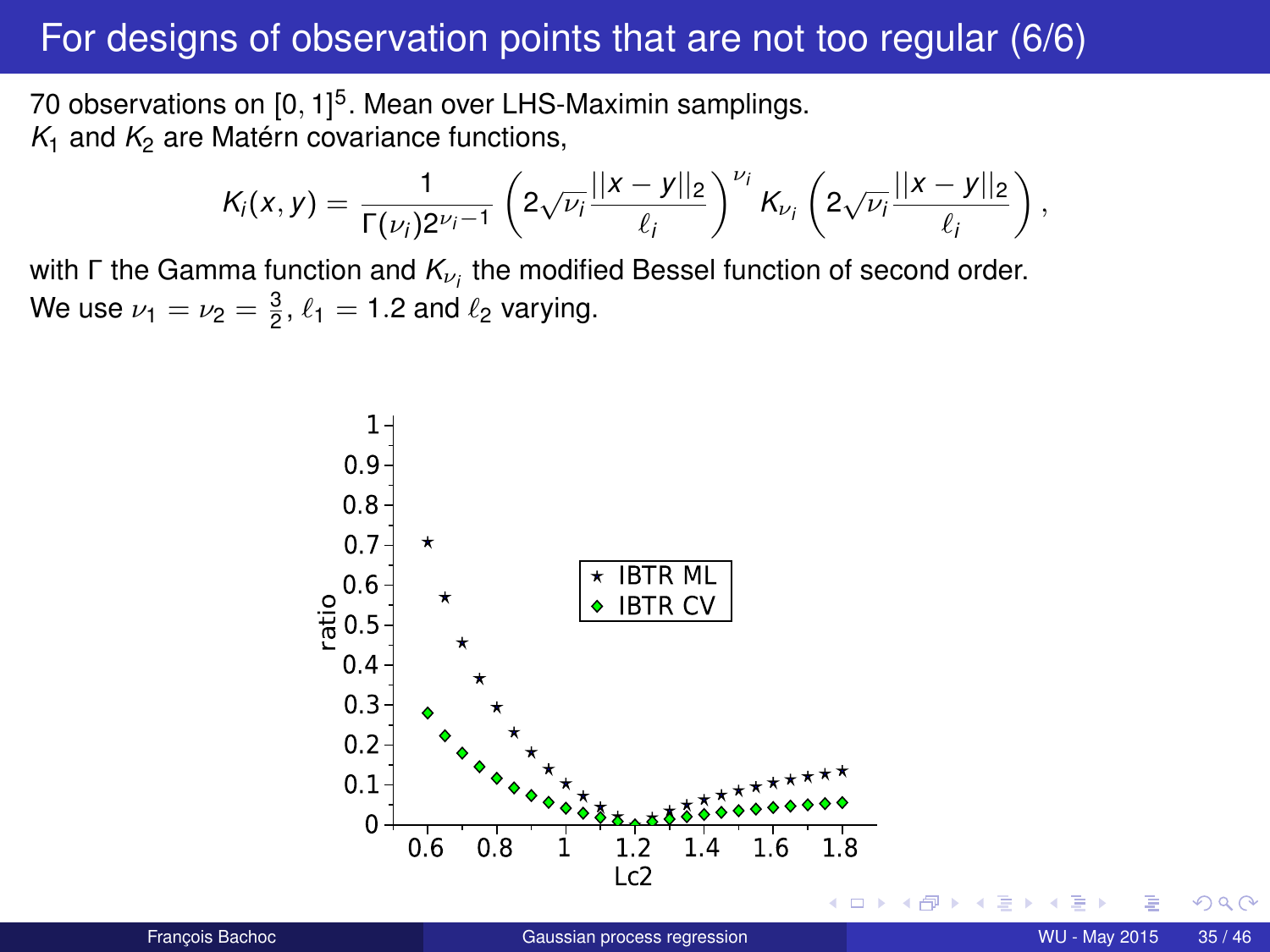### Case of a regular grid (Smolyak construction) (1/4)

Projections of the observations points on the first two base vectors :



4 0 1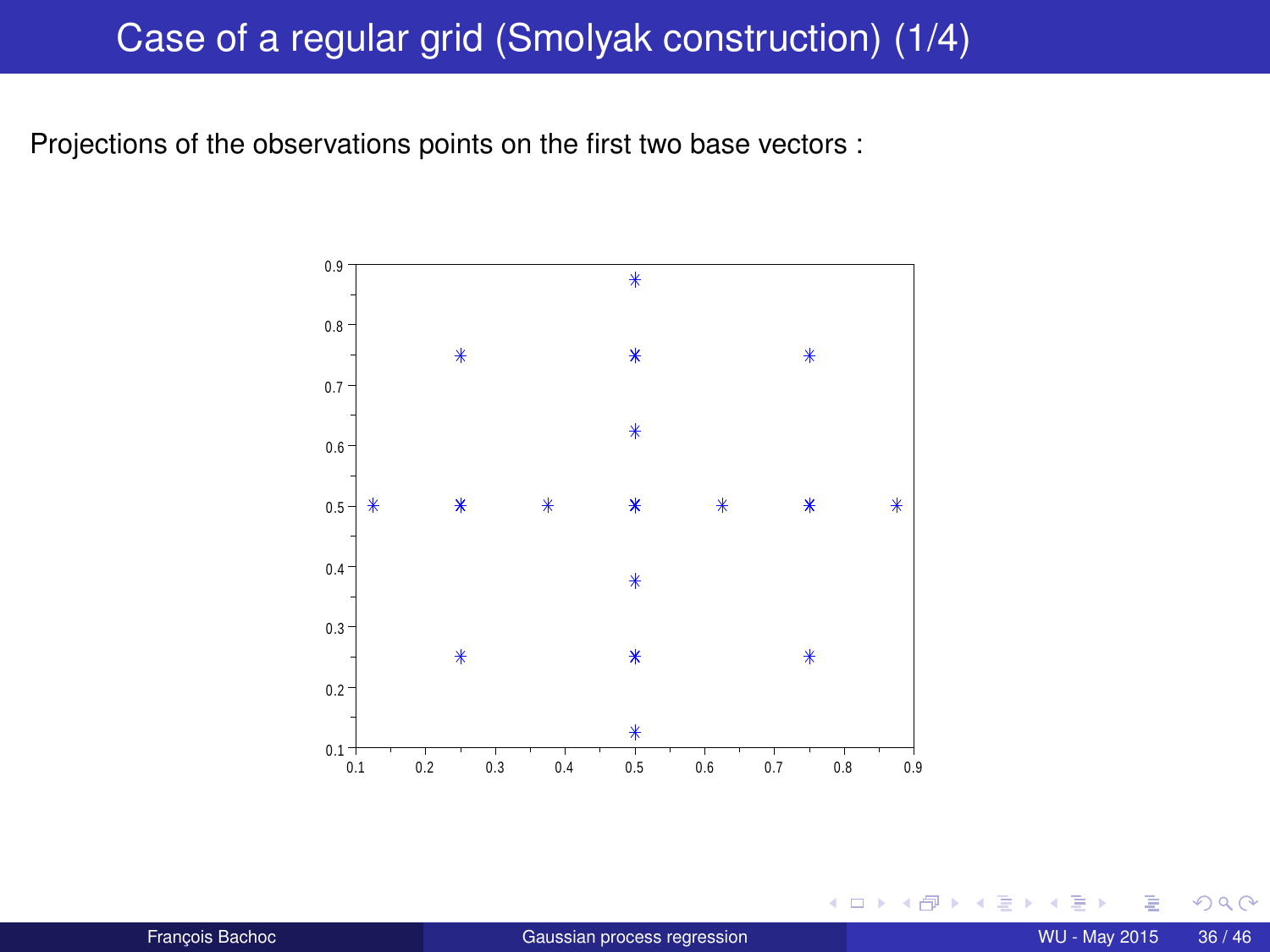# Case of a regular grid (Smolyak construction) (2/4)

For the power-exponential case.  $p_1 = 1.5$  and  $p_2$  varying



t is

 $299$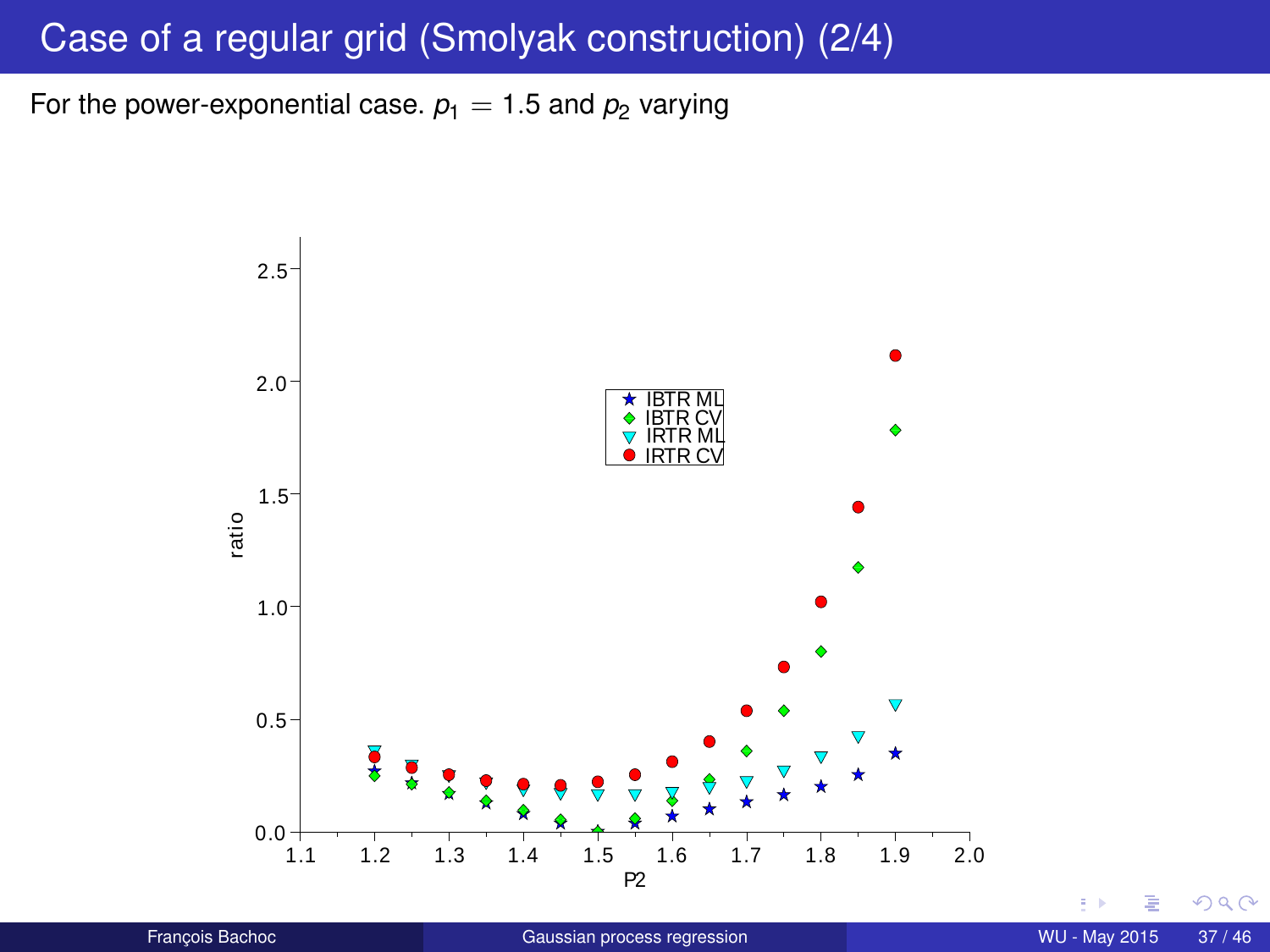## Case of a regular grid (Smolyak construction) (3/4)

For the Matérn case.  $\nu_1 = 1.5$  and  $\nu_2$  varying



t, p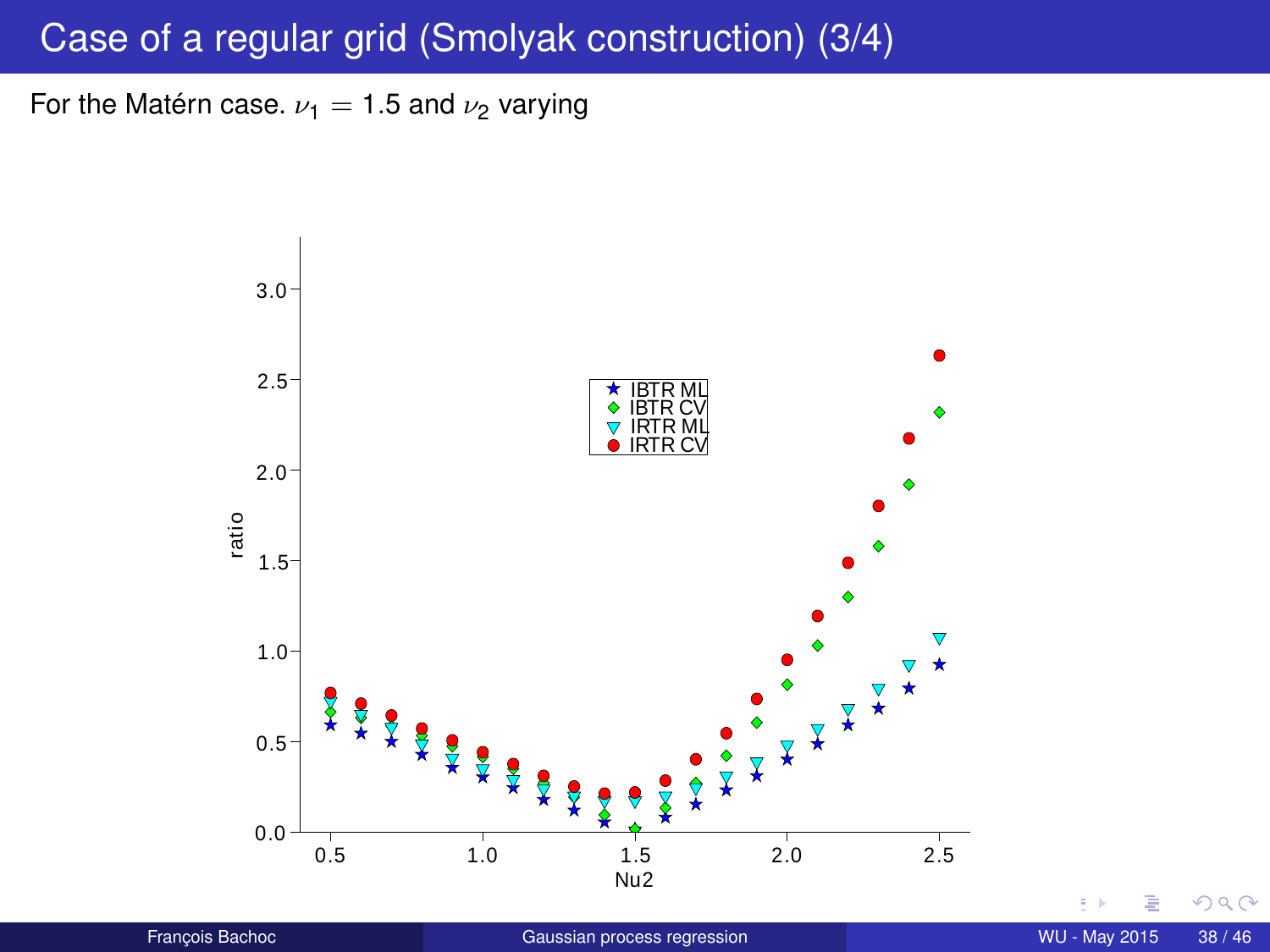## Case of a regular grid (Smolyak construction) (4/4)

For the Matérn case.  $\ell_1 = 1.2$  and  $\ell_2$  varying



i, p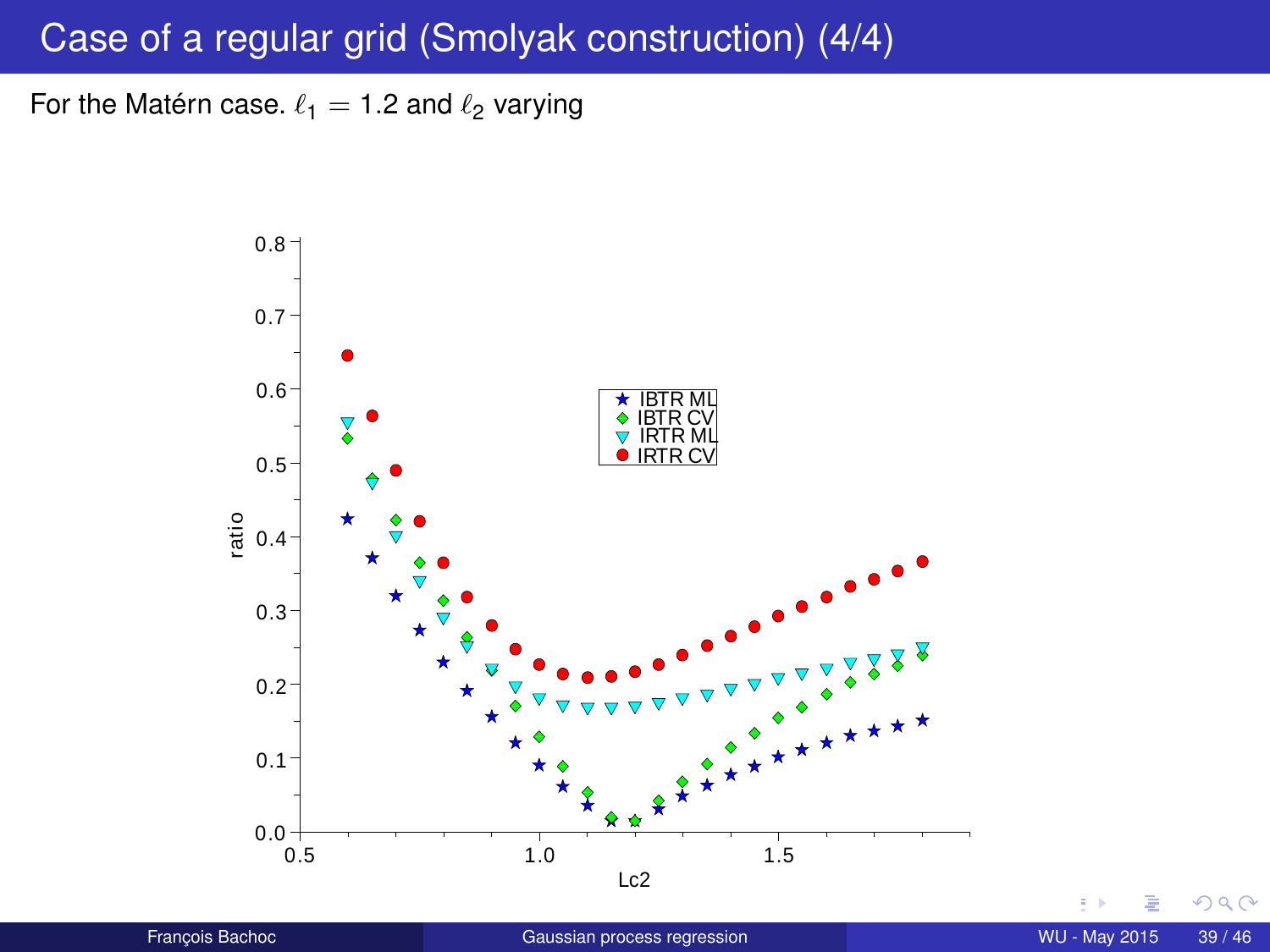#### For variance parameter estimation

For not-too-regular designs : CV is more robust than ML to misspecification

- Larger variance but smaller bias for CV
- The bias term becomes dominant in the model misspecification case
- For regular designs : CV is more biased than ML

 $\implies$  (not presented here) in the paper, a numerical study based on analytical functions confirms these findings for the estimation of correlation parameters as well

#### Interpretation

- For irregular samplings of observations points, prediction for new points is similar to Leave-One-Out prediction  $\Longrightarrow$  the Cross Validation criterion can be unbiased
- For regular samplings of observations points, prediction for new points is different from Leave-One-Out prediction  $\Longrightarrow$  the Cross Validation criterion is biased

 $\implies$  we now support this interpretation in an asymptotic framework

(□ ) (f)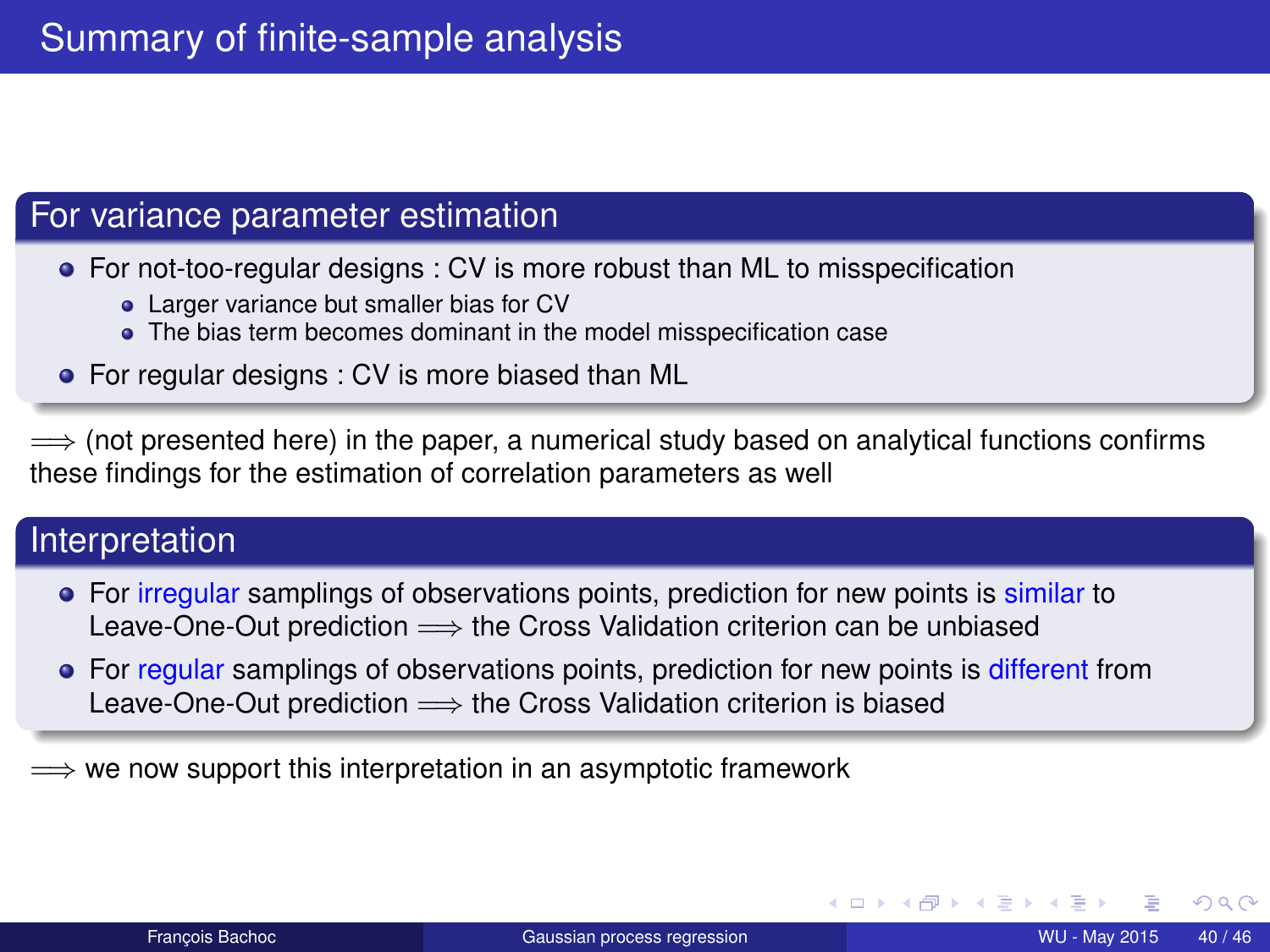Context :

- The observation points  $X_1,...,X_n$  are *iid* and uniformly distributed on  $[0,n^{1/d}]^d$
- We use a parametric noisy Gaussian process model with stationary covariance function model

$$
\{\mathsf{K}_\theta,\theta\in\Theta\}
$$

with stationary  $K_{\theta}$  of the form

$$
K_{\theta}(t_1 - t_2) = \underbrace{K_{c,\theta}(t_1 - t_2)}_{\text{continuous part}} + \underbrace{\delta_{\theta} \mathbf{1}_{t_1 = t_2}}_{\text{noise part}}
$$

where  $K_{c}$   $_{\theta}(t)$  is continuous in *t* and  $\delta_{\theta} > 0$ 

 $\Rightarrow \delta_{\theta}$  corresponds to a measure error for the observations or a small-scale variability of the Gaussian process

- The model satisfies regularity and summability conditions
- $\bullet$  The true covariance function  $K_1$  is also stationary and summable

**∢ ロ ▶ ィ 何**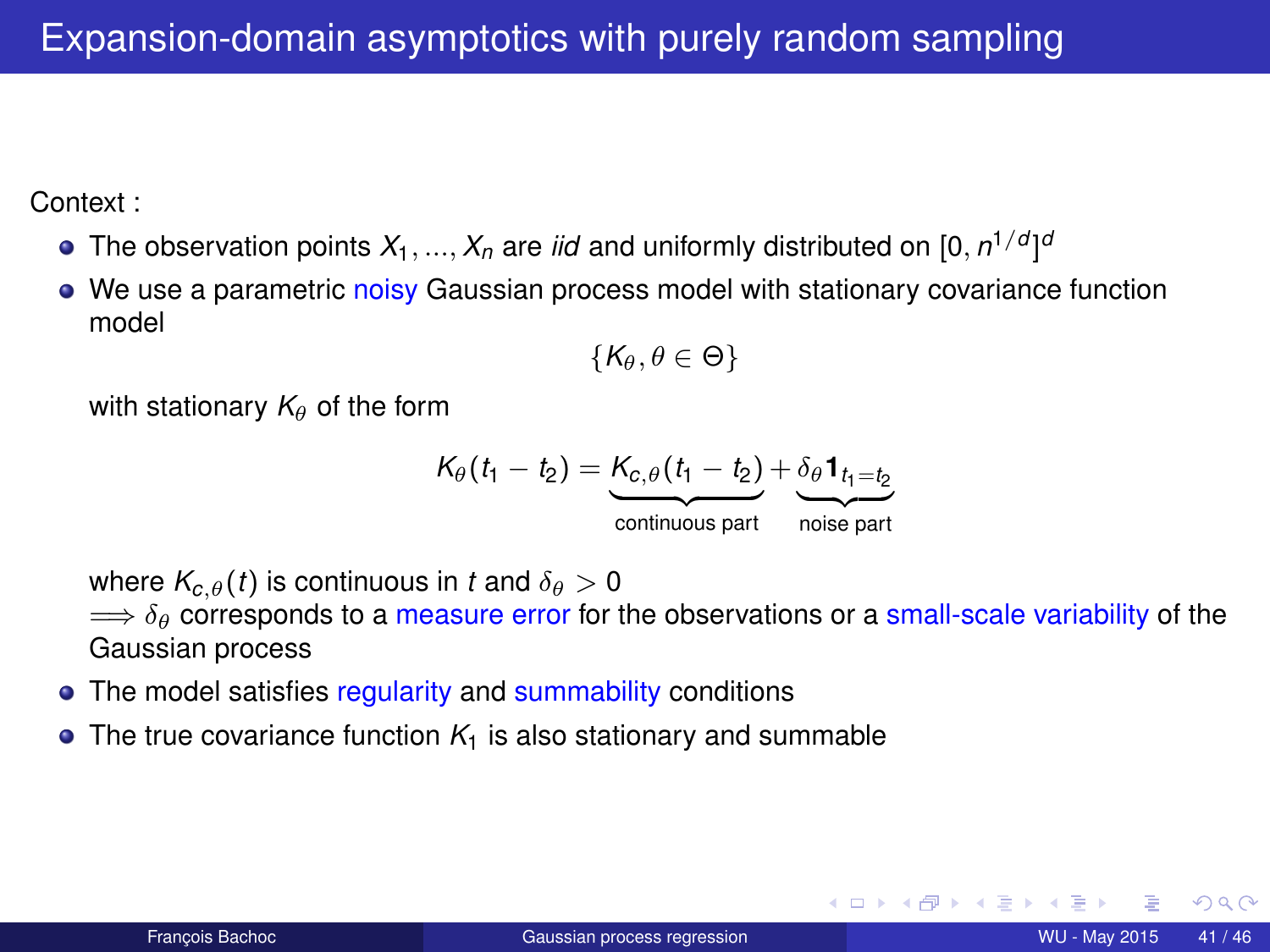# Cross Validation asymptotically minimizes the integrated prediction error (1/2)

Let  $\hat{Y}_{\theta}(t)$  be the prediction of the Gaussian process Y at  $t,$  under correlation function  $\kappa_{\theta},$  from observations  $Y(x_1), ..., Y(x_n)$ 

Integrated prediction error :

$$
E_{n,\theta}:=\frac{1}{n}\int_{[0,n^{1/d}]^d}\left(\hat{Y}_{\theta}(t)-Y(t)\right)^2dt
$$

#### **Intuition :**

The variable  $t$  above plays the same role as a new observation point  $X_{n+1}$ , uniform on  $[0,n^{1/d}]^d$ and independent of  $X_1, ..., X_n$ 

So we have

$$
\mathbb{E}\left(E_{n,\theta}\right)=\mathbb{E}\left(\left[Y(X_{n+1})-\mathbb{E}_{\theta|X}(Y(X_{n+1})|Y(X_1),...,Y(X_n))\right]^2\right)
$$

and so when *n* is large

$$
\mathbb{E}\left(E_{n,\theta}\right) \approx \mathbb{E}\left(\frac{1}{n}\sum_{i=1}^n(y_i-\hat{y}_{\theta,i,-i})^2\right)
$$

 $\implies$  This is an indication that the Cross Validation estimator can be optimal for integrated prediction error

 $QQQ$ 

K ロ ⊁ K 倒 ≯ K 走 ⊁ K 走 ⊁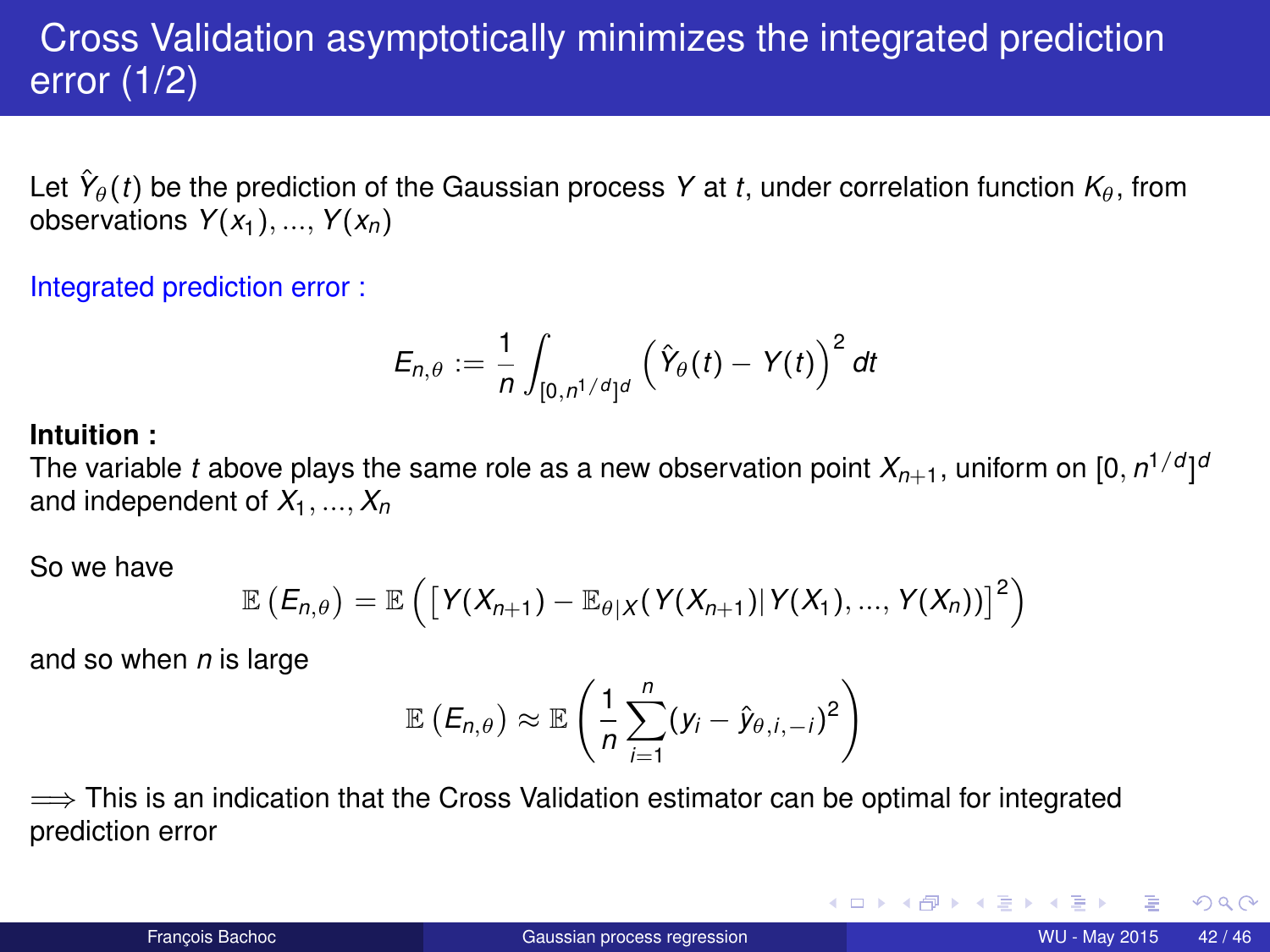# Cross Validation asymptotically minimizes the integrated prediction error (2/2)

#### We show in

F. Bachoc, "Asymptotic analysis of covariance parameter estimation for Gaussian processes in the misspecified case", ArXiv preprint <http://arxiv.org/abs/1412.1926>, *Submitted*.

#### Theorem

#### **With**

$$
E_{n,\theta} = \int_{[0,n^{1/d}]^d} \left(\hat{Y}_{\theta}(t) - Y(t)\right)^2 dt
$$

we have

$$
E_{n,\hat{\theta}_{CV}} = \inf_{\theta \in \Theta} E_{n,\theta} + o_p(1).
$$

Comments :

- Same Gaussian process realization for both covariance parameter estimation and prediction error
- The optimal (unreachable) prediction error inf $_{\theta \in \Theta} E_{n,\theta}$  is lower-bounded  $\Longrightarrow$  CV is indeed asymptotically optimal

 $QQ$ 

化重新分量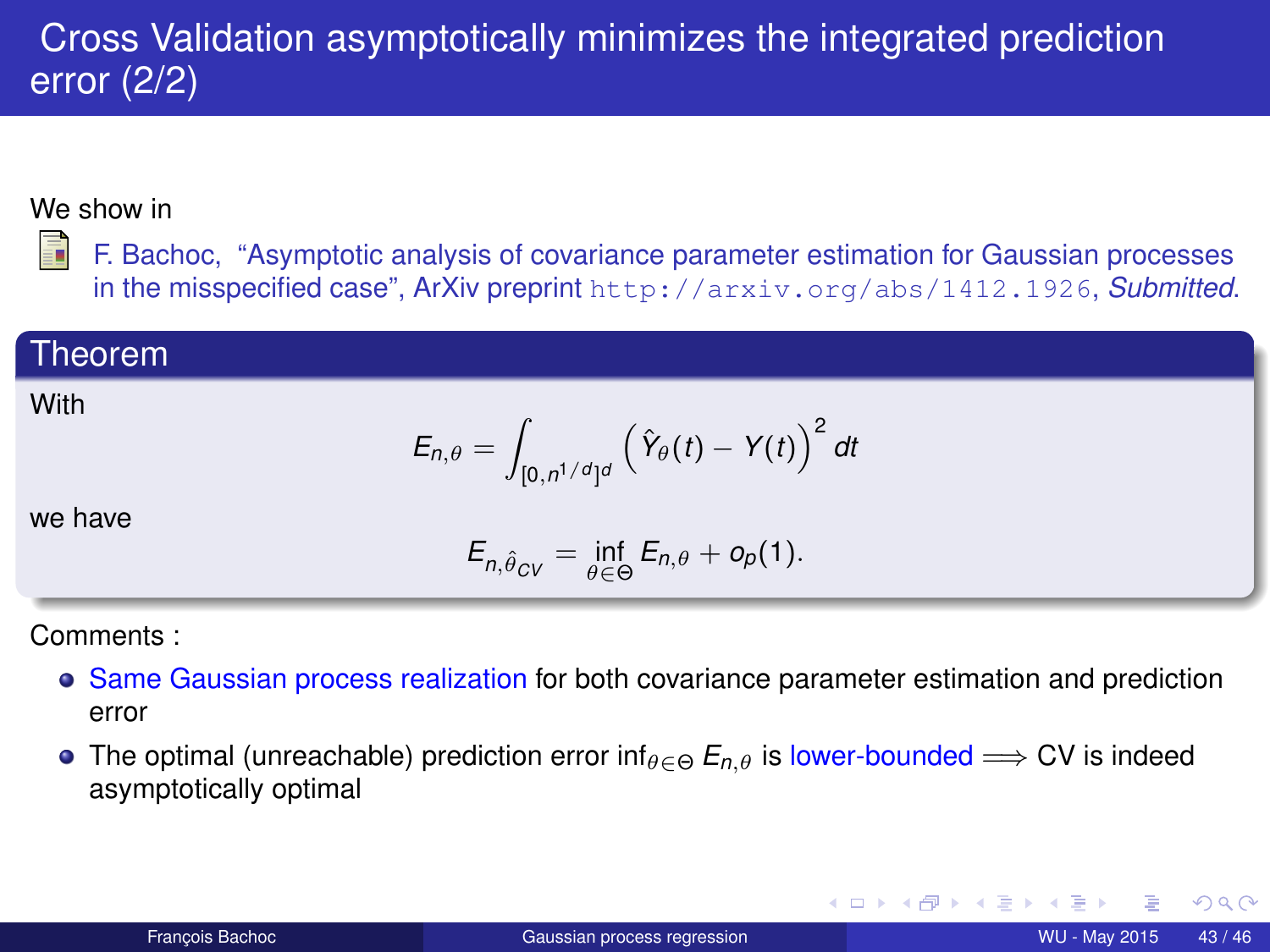Let  $KL_{n,\theta}$  be 1/*n* times the Kullback-Leibler divergence  $d_{k}(K_1||K_\theta)$ , between the multidimensional Gaussian distributions of *y*, given observation points *X*1, ..., *Xn*, under covariance functions  $K_{\theta}$  and  $K_1$ . We show

#### Theorem

$$
KL_{n,\hat{\theta}_{ML}} = \inf_{\theta \in \Theta} KL_{n,\theta} + o_p(1).
$$

Comments :

- In increasing-domain asymptotics, when  $K_{\theta} \neq K_0$ ,  $KL_{n,\theta}$  is usually lower-bounded  $\Longrightarrow$  ML is indeed asymptotically optimal
- Maximum Likelihood is optimal for a criterion that is not prediction oriented

(□ ) (f)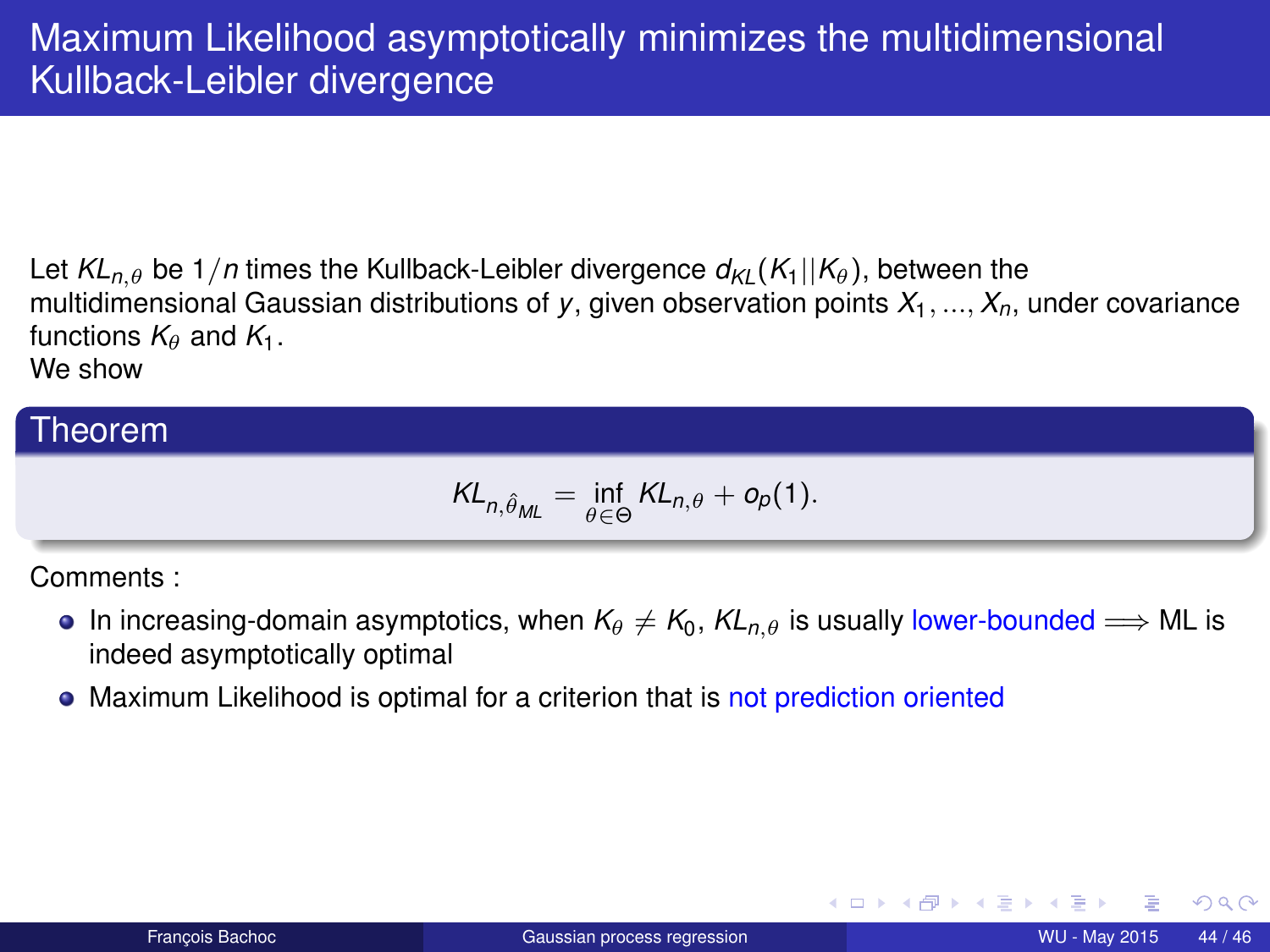The results shown support the following general picture

- **•** For well-specified models, ML would be optimal
- For regular designs of observation points, the principle of CV does not really have ground
- For more irregular designs of observation points, CV can be preferable for specific prediction-purposes (e.g. integrated prediction error). (But its variance can be problematic)

Some potential perspectives

- Designing other CV procedures (LOO error weighting, decorrelation and penalty term) to reduce the variance
- Start studying the fixed-domain asymptotics of CV, in the particular cases where this is done for ML

**∢ ロ ▶ ィ 何** 

4 B F 4 B